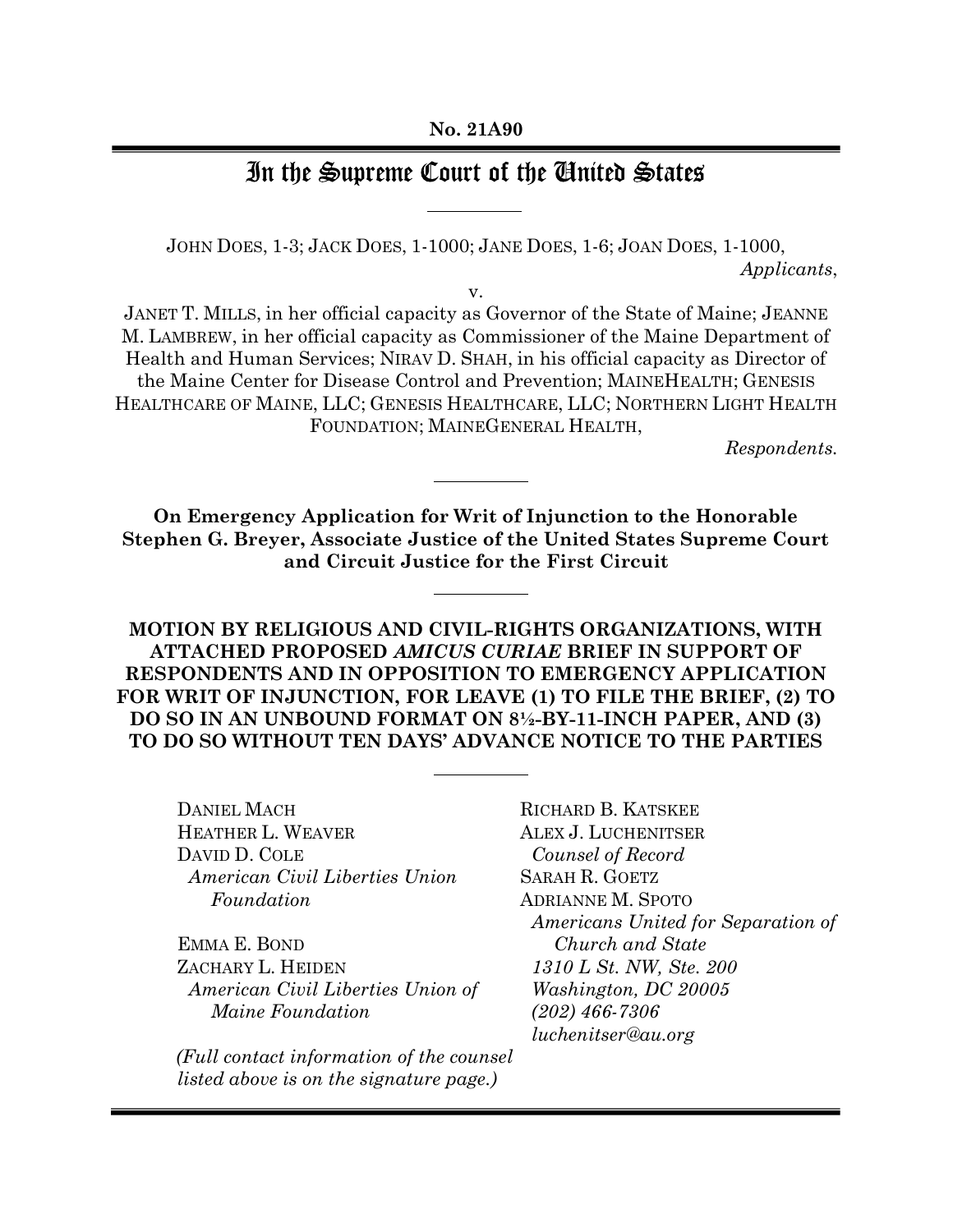### MOTION FOR LEAVE (1) TO FILE AMICUS CURIAE BRIEF OF RELIGIOUS AND CIVIL-RIGHTS ORGANIZATIONS IN SUPPORT OF RESPONDENTS AND IN OPPOSITION TO EMERGENCY APPLICATION FOR WRIT OF INJUNCTION, (2) TO DO SO IN AN UNBOUND FORMAT ON 8½-BY-11-INCH PAPER, AND (3) TO DO SO WITHOUT TEN DAYS' ADVANCE NOTICE TO THE PARTIES<sup>1</sup>

Movants, religious and civil-rights organizations, respectfully request leave of the Court to (1) file the attached amicus curiae brief in support of respondents and in opposition to applicants' emergency application for a writ of injunction, (2) file the brief in an unbound format on 8½-by-11-inch paper, and (3) file the brief without ten days' advance notice to the parties.

### Positions of the Parties

Applicants do not oppose this motion. The state-official respondents consent to this motion. The private-party respondents take no position on this motion.

### Identities of Amici; Rule 29.6 Statement

All the proposed amici are nonprofit organizations that have no parent corporations and that are not owned, in whole or in part, by any publicly held corporation. The proposed amici are:

- Americans United for Separation of Church and State.
- American Civil Liberties Union.
- American Civil Liberties Union of Maine.
- Disciples Center for Public Witness.
- Disciples Justice Action Network.

<sup>&</sup>lt;sup>1</sup> No counsel for a party authored this motion or the proposed *amicus* brief in whole or in part, and no person other than amici, their members, or their counsel made a monetary contribution to fund the motion's or brief's preparation or submission.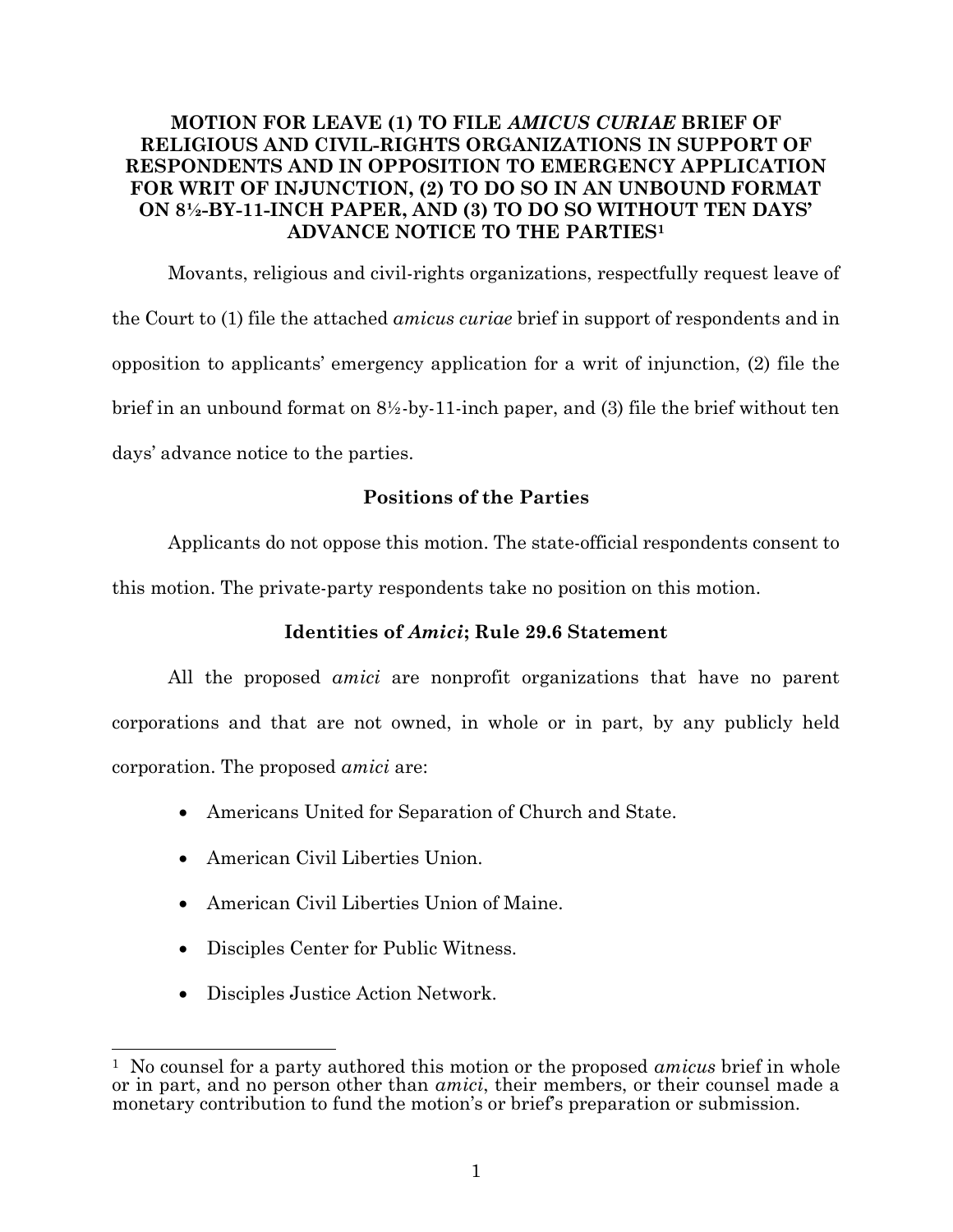- Equal Partners in Faith.
- Global Justice Institute, Metropolitan Community Churches.
- Interfaith Alliance Foundation.
- Methodist Federation for Social Action.
- National Council of the Churches of Christ in the USA.
- National Council of Jewish Women.
- Reconstructionist Rabbinical Association.

#### Interests of Amici

Amici are religious and civil-rights organizations that share a commitment to preserving the constitutional principles of free religious exercise and the separation of religion and government. They believe that the right to practice one's faith is precious, but that it was never intended to override protections for people's safety and health. Amici therefore oppose applicants' contention that the First Amendment's Free Exercise Clause requires a religious exemption from Maine's vaccination mandate for healthcare workers.

#### Format and Timing of Filing

Applicants' emergency application was docketed on October 20, 2021. In light of the October 25, 2021 deadline that has been set for responding to the application, there was insufficient time for the proposed amici to prepare their brief for printing and filing in booklet form, as ordinarily required by Supreme Court Rule 33.1. Nor, for the same reason, were the proposed *amici* able to provide the parties with ten days' notice of their intent to file the attached brief, as ordinarily required by Rule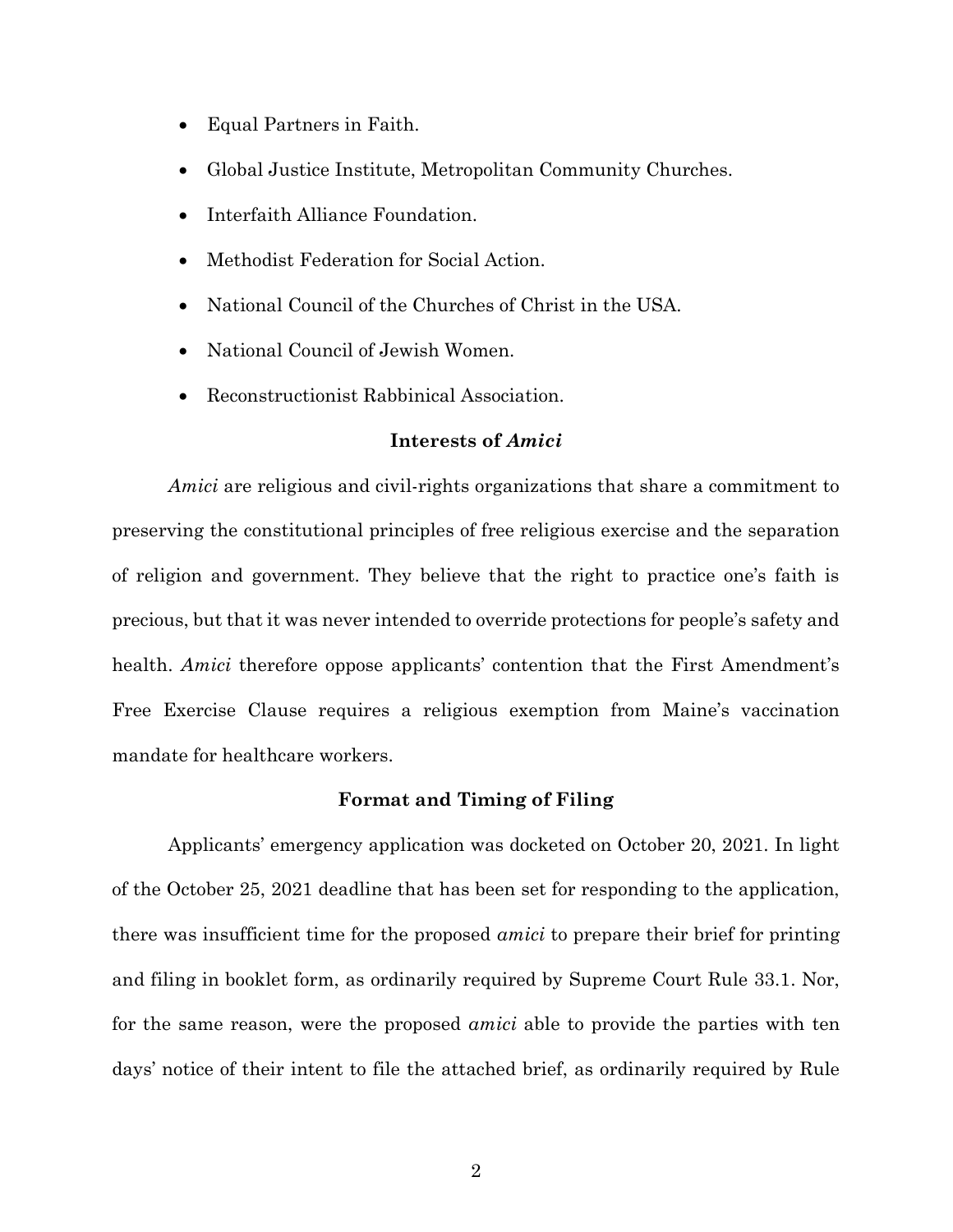37.2(a). But the proposed amici did provide notice of their intent to file the brief to the parties on the same day that the application was docketed.

\* \* \* \* \*

For the foregoing reasons, the proposed *amici* respectfully request that the Court grant this motion to file the attached proposed amicus brief and accept it in the format and at the time submitted.

Respectfully submitted.

DANIEL MACH HEATHER L. WEAVER DAVID D. COLE American Civil Liberties Union Foundation 915 15th St. NW Washington, DC 20005 (202) 675-2330 dmach@aclu.org hweaver@aclu.org dcole@aclu.org

EMMA E. BOND ZACHARY L. HEIDEN American Civil Liberties Union of Maine Foundation 107 Washington Ave., Suite 200 Portland, ME 04101 (207) 774-5444 ebond@aclumaine.org zheiden@aclumaine.org

RICHARD B. KATSKEE ALEX J. LUCHENITSER Counsel of Record SARAH R. GOETZ ADRIANNE M. SPOTO Americans United for Separation of Church and State 1310 L St. NW, Ste. 200 Washington, DC 20005 (202) 466-7306 katskee@au.org luchenitser@au.org goetz@au.org spoto@au.org

Counsel for Amici Curiae

OCTOBER 2021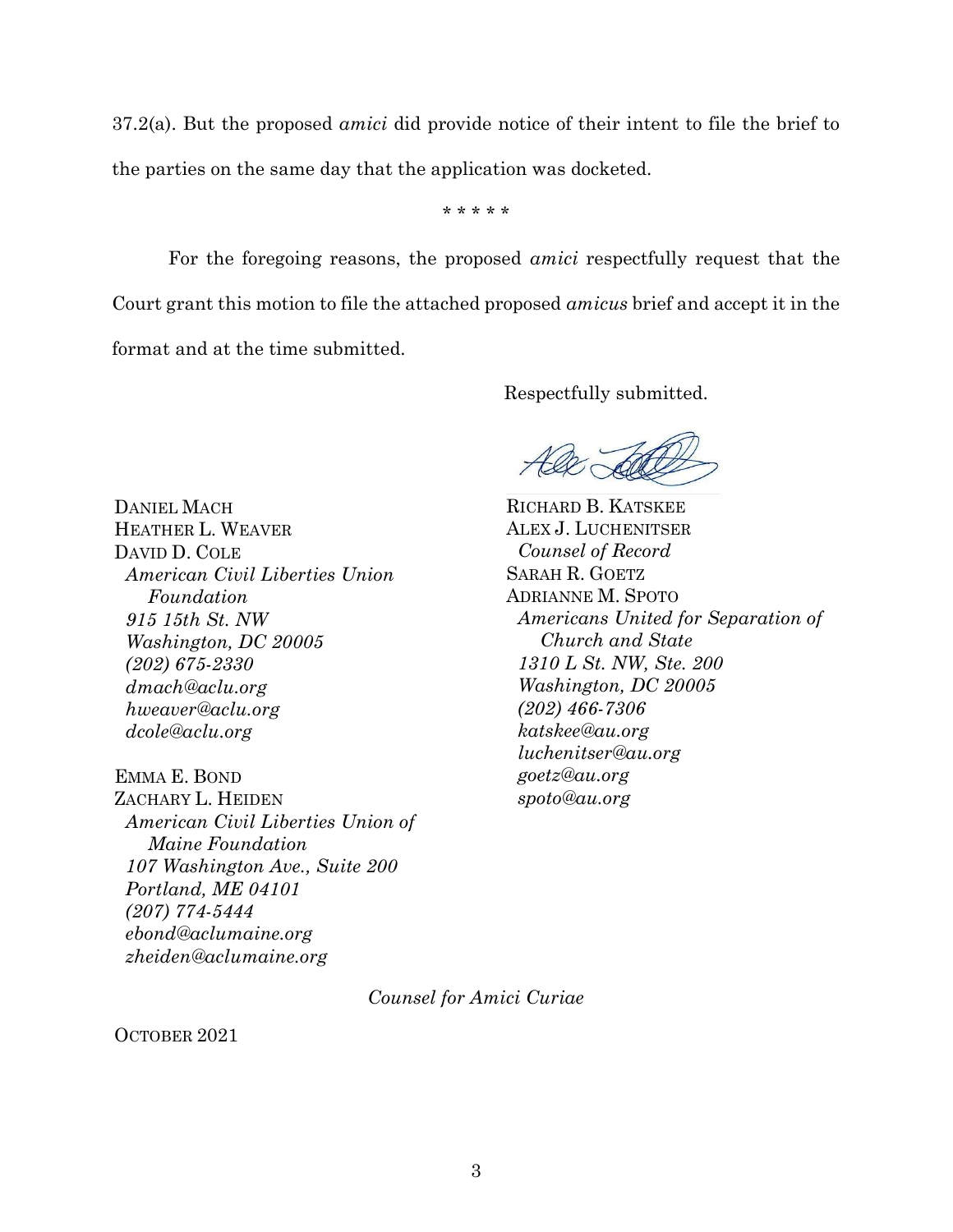## In the Supreme Court of the Ginited States

JOHN DOES, 1-3; JACK DOES, 1-1000; JANE DOES, 1-6; JOAN DOES, 1-1000, Applicants,

v.

JANET T. MILLS, in her official capacity as Governor of the State of Maine; JEANNE M. LAMBREW, in her official capacity as Commissioner of the Maine Department of Health and Human Services; NIRAV D. SHAH, in his official capacity as Director of the Maine Center for Disease Control and Prevention; MAINEHEALTH; GENESIS HEALTHCARE OF MAINE, LLC; GENESIS HEALTHCARE, LLC; NORTHERN LIGHT HEALTH FOUNDATION; MAINEGENERAL HEALTH,

Respondents.

On Emergency Application for Writ of Injunction to the Honorable Stephen G. Breyer, Associate Justice of the United States Supreme Court and Circuit Justice for the First Circuit

### BRIEF OF RELIGIOUS AND CIVIL-RIGHTS ORGANIZATIONS AS AMICI CURIAE IN SUPPORT OF RESPONDENTS AND IN OPPOSITION TO EMERGENCY APPLICATION FOR WRIT OF INJUNCTION

DANIEL MACH HEATHER L. WEAVER DAVID D. COLE American Civil Liberties Union Foundation 915 15th St. NW Washington, DC 20005 (202) 675-2330

EMMA E. BOND ZACHARY L. HEIDEN American Civil Liberties Union of Maine Foundation 107 Washington Ave., Suite 200 Portland, ME 04101 (207) 774-5444

RICHARD B. KATSKEE ALEX J. LUCHENITSER Counsel of Record SARAH R. GOETZ ADRIANNE M. SPOTO Americans United for Separation of Church and State 1310 L St. NW, Ste. 200 Washington, DC 20005 (202) 466-7306 luchenitser@au.org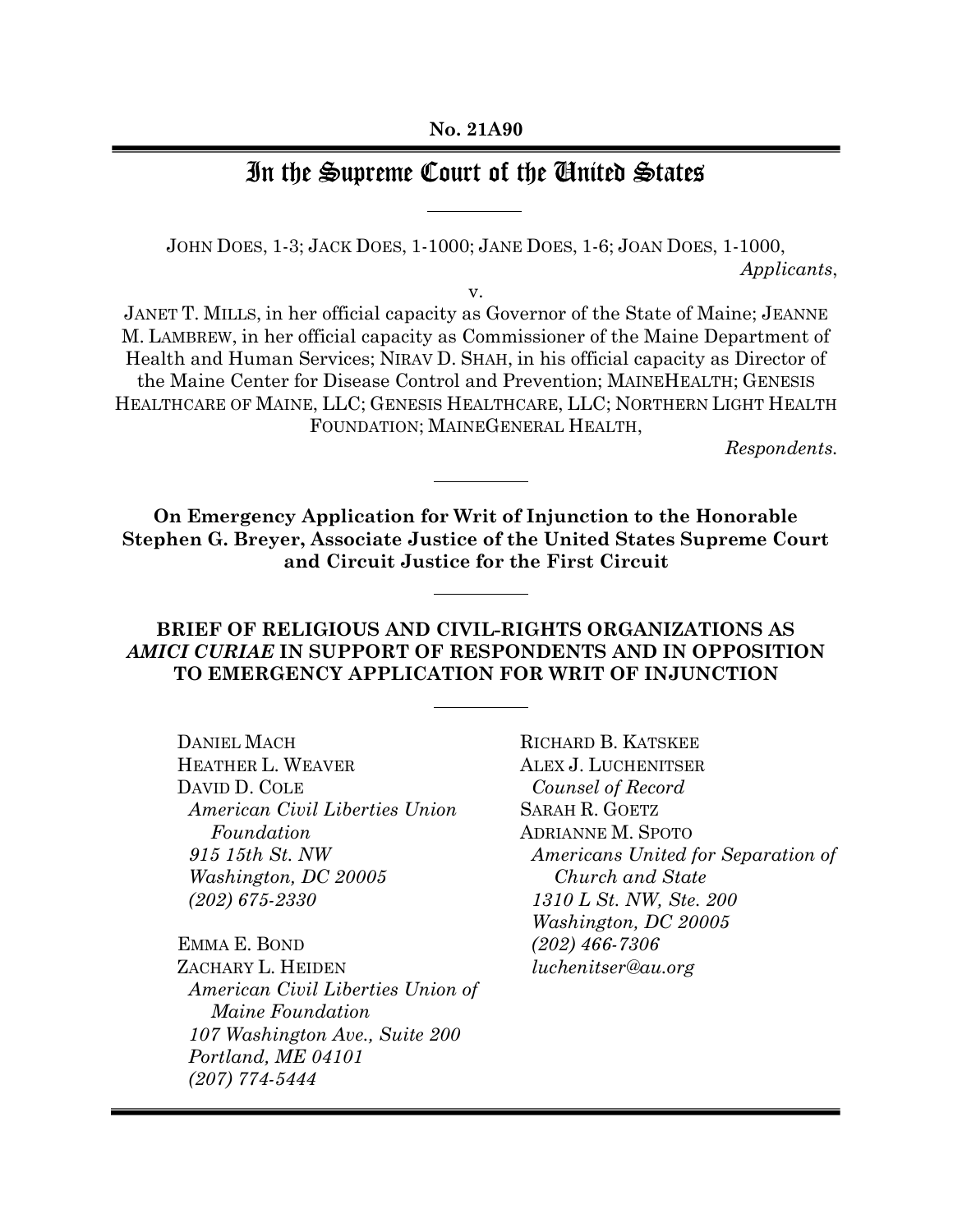## TABLE OF CONTENTS

|                                                                               | Page |
|-------------------------------------------------------------------------------|------|
|                                                                               |      |
|                                                                               |      |
|                                                                               |      |
|                                                                               |      |
| I. The Free Exercise Clause does not entitle people to religious exemptions   |      |
| II. The vaccination mandate's medical exemption does not render the lack of a |      |
|                                                                               |      |
| B. Even if the medical exemption triggered strict scrutiny, Maine's           |      |
|                                                                               |      |
|                                                                               |      |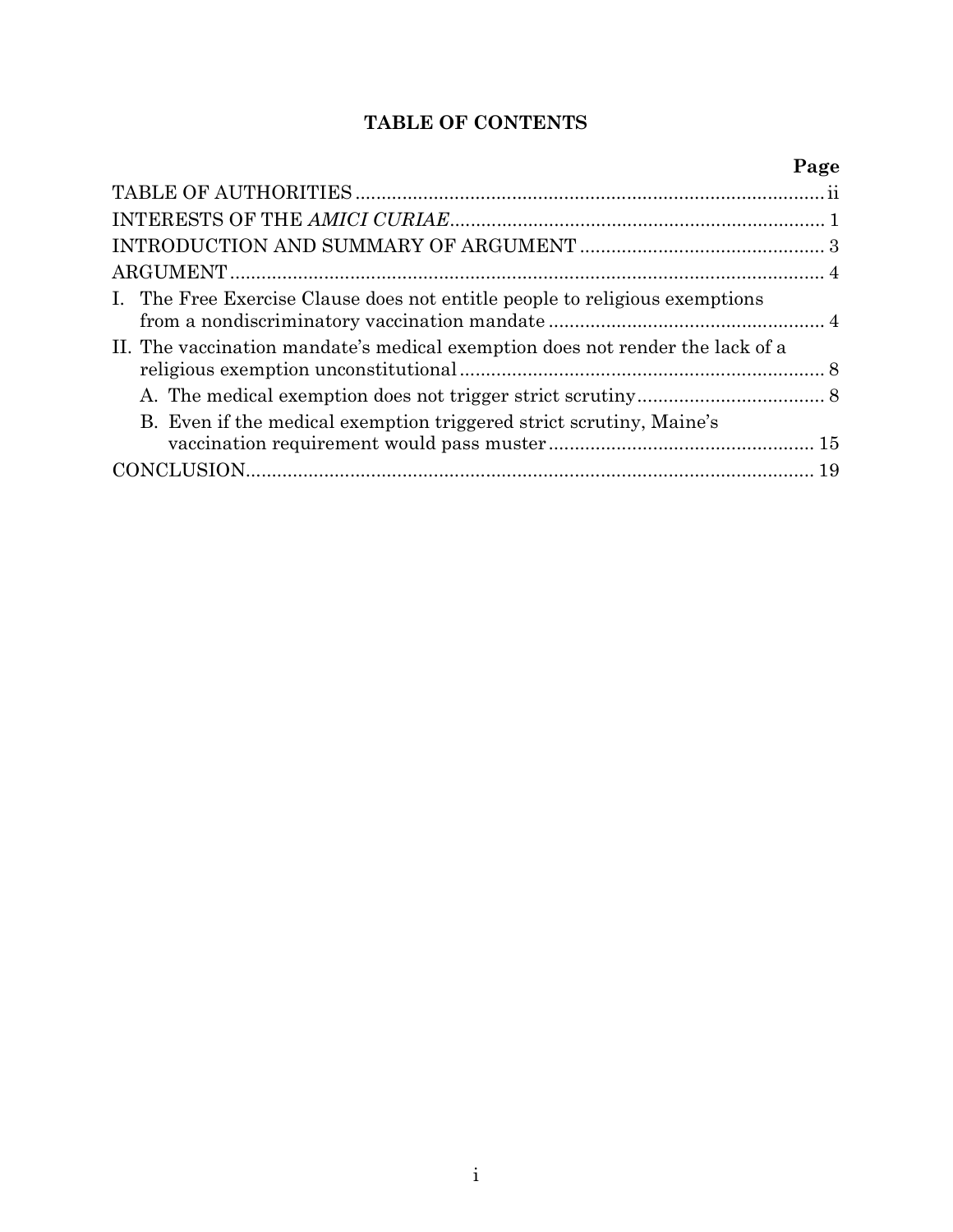## TABLE OF AUTHORITIES

## Cases

| Beckerich v. St. Elizabeth Medical Center,<br>$\Gamma$ . Supp. 3d $\Gamma$ , No. 2:21-cv-105,  |
|------------------------------------------------------------------------------------------------|
| Blackhawk v. Pennsylvania,                                                                     |
| Board of Education v. Maas,<br>152 A.2d 394 (N.J. Super. Ct. App. Div. 1959),                  |
| Bowen v. Roy,                                                                                  |
| Brown v. Smith,                                                                                |
| Brown v. Stone,                                                                                |
| C.F. v. N.Y.C. Department of Health & Mental Hygiene,                                          |
| Church of the Lukumi Babalu Aye v. City of Hialeah,                                            |
| City of New Braunfels v. Waldschmidt,                                                          |
| Cude v. State,                                                                                 |
| Dahl v. Board of Trustees of Western Michigan University,<br>$F.4th$ <sub>,</sub> No. 21-2945, |
| Davis v. State,                                                                                |
| <i>Employment Division v. Smith,</i>                                                           |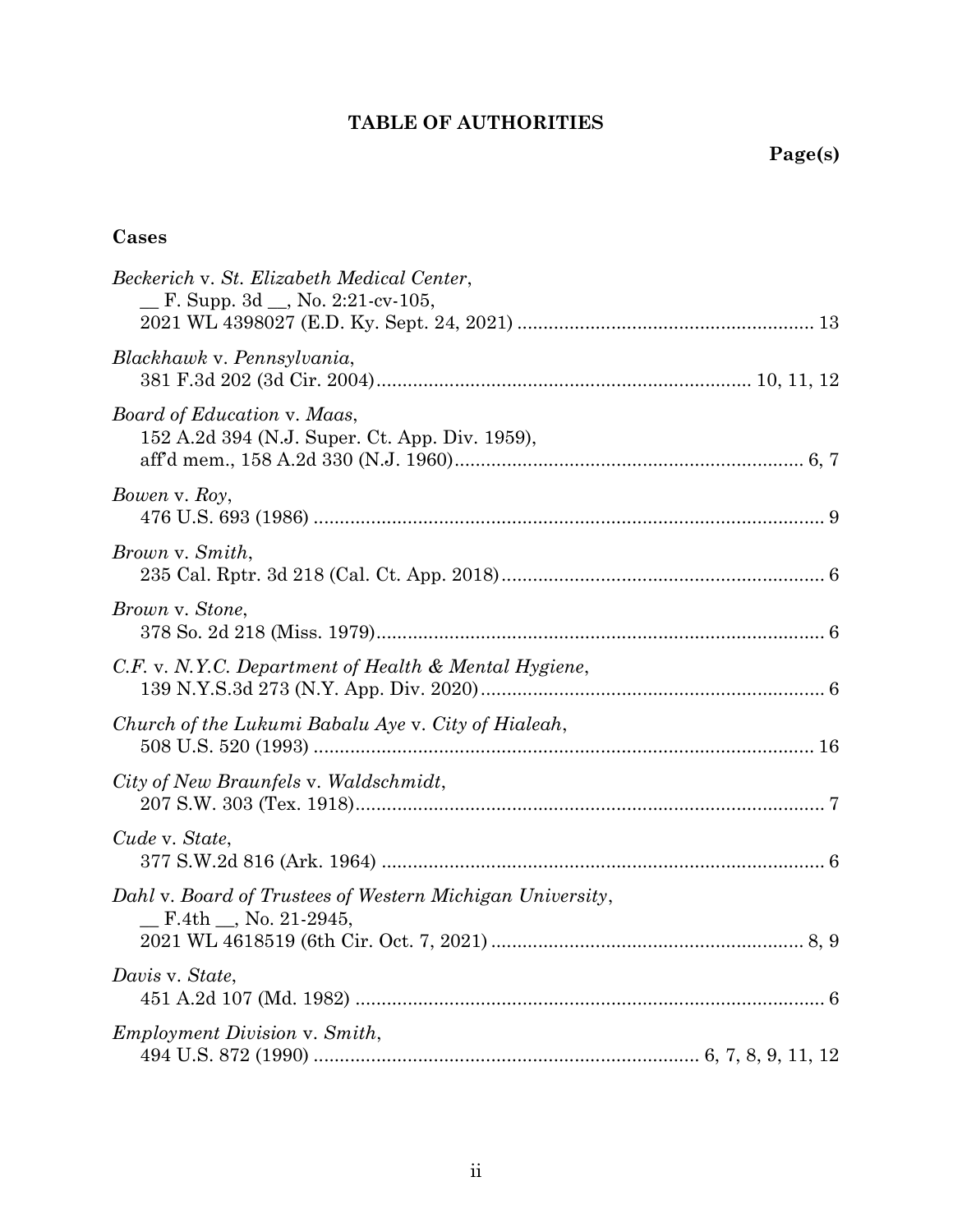| F.F. ex rel. Y.F. v. State,<br>114 N.Y.S.3d 852 (N.Y. Sup. Ct. 2019), aff'd, 143 N.Y.S.3d 734 (N.Y.<br>App. Div.), appeal dismissed for lack of a substantial constitutional<br>question and motion for leave to appeal denied, No. 2021-443, 2021 |  |
|----------------------------------------------------------------------------------------------------------------------------------------------------------------------------------------------------------------------------------------------------|--|
| F.F. v. State,<br>143 N.Y.S.3d 734 (N.Y. App. Div. 2021), appeal dismissed for lack of<br>a substantial constitutional question and motion for leave to appeal                                                                                     |  |
| Fraternal Order of Police Newark Lodge No. 12 v. City of Newark,                                                                                                                                                                                   |  |
| Fulton v. City of Philadelphia,                                                                                                                                                                                                                    |  |
| Hannibal & St. Joseph Railroad Co. v. Husen,                                                                                                                                                                                                       |  |
| Jacobson v. Massachusetts,                                                                                                                                                                                                                         |  |
| Mosier v. Barren Cnty. Bd. of Health,                                                                                                                                                                                                              |  |
| Nikolao v. Lyon,                                                                                                                                                                                                                                   |  |
| Our Lady of Guadalupe School v. Morrissey-Berru,                                                                                                                                                                                                   |  |
| Phillips v. City of New York,                                                                                                                                                                                                                      |  |
| Prince v. Massachusetts.                                                                                                                                                                                                                           |  |
| Roman Catholic Diocese of Brooklyn v. Cuomo,                                                                                                                                                                                                       |  |
| Sadlock v. Board of Education,                                                                                                                                                                                                                     |  |
| Sherbert v. Verner,                                                                                                                                                                                                                                |  |
| State ex rel. Dunham v. Board of Education,                                                                                                                                                                                                        |  |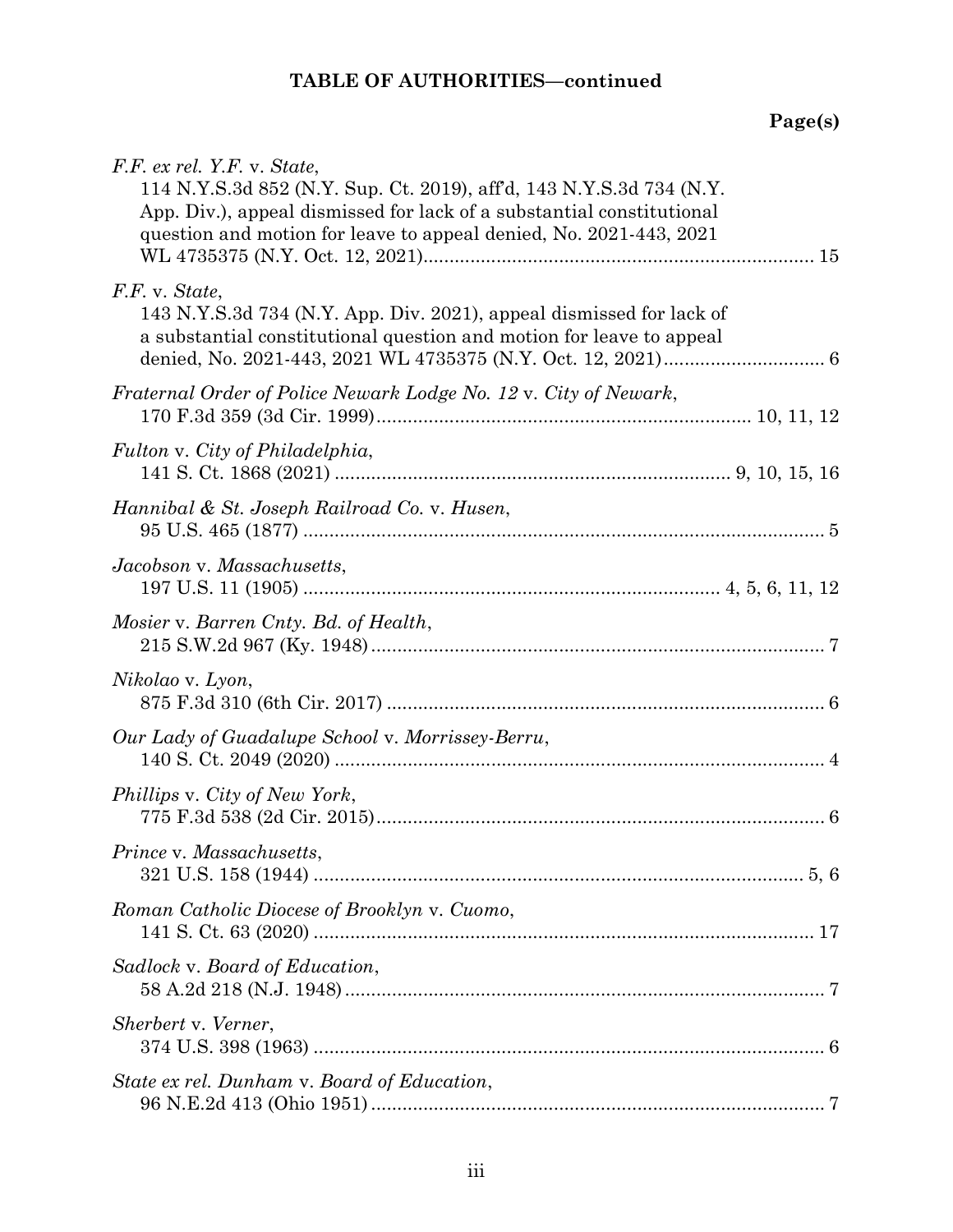| Tandon v. Newsom,                                                                                                                                                                                                                                                       |
|-------------------------------------------------------------------------------------------------------------------------------------------------------------------------------------------------------------------------------------------------------------------------|
| United States v. Friday,                                                                                                                                                                                                                                                |
| Wisconsin v. Yoder,                                                                                                                                                                                                                                                     |
| Workman v. Mingo County Board of Education,                                                                                                                                                                                                                             |
| Wright v. DeWitt School District No. 1,                                                                                                                                                                                                                                 |
| Yellowbear v. Lampert,                                                                                                                                                                                                                                                  |
| Zucht v. King,                                                                                                                                                                                                                                                          |
| <b>Statutes and Regulations</b>                                                                                                                                                                                                                                         |
|                                                                                                                                                                                                                                                                         |
|                                                                                                                                                                                                                                                                         |
|                                                                                                                                                                                                                                                                         |
| <b>Miscellaneous</b>                                                                                                                                                                                                                                                    |
| Olivia Benecke & Sarah E. DeYoung, Anti-Vaccine Decision-Making<br>and Measles Resurgence in the United States, 6 Glob. Pediatric                                                                                                                                       |
| Michael Brice-Saddler & Jasmine Hilton, Thousands of D.C. health<br>care workers remain unvaccinated amid flurry of religious                                                                                                                                           |
| Defendant University of Minnesota Physicians' Memorandum<br>in Support of Dismissal, Roe 1 v. Alling Health System, No.                                                                                                                                                 |
| Ashley Fowlkes et al., Effectiveness of COVID-19 Vaccines in<br>Preventing SARS-CoV-2 Infection Among Frontline Workers Before<br>and During B.1.617.2 (Delta) Variant Predominance $-$ Eight U.S.<br>Locations, December 2020-August 2021, Ctrs. for Disease Control & |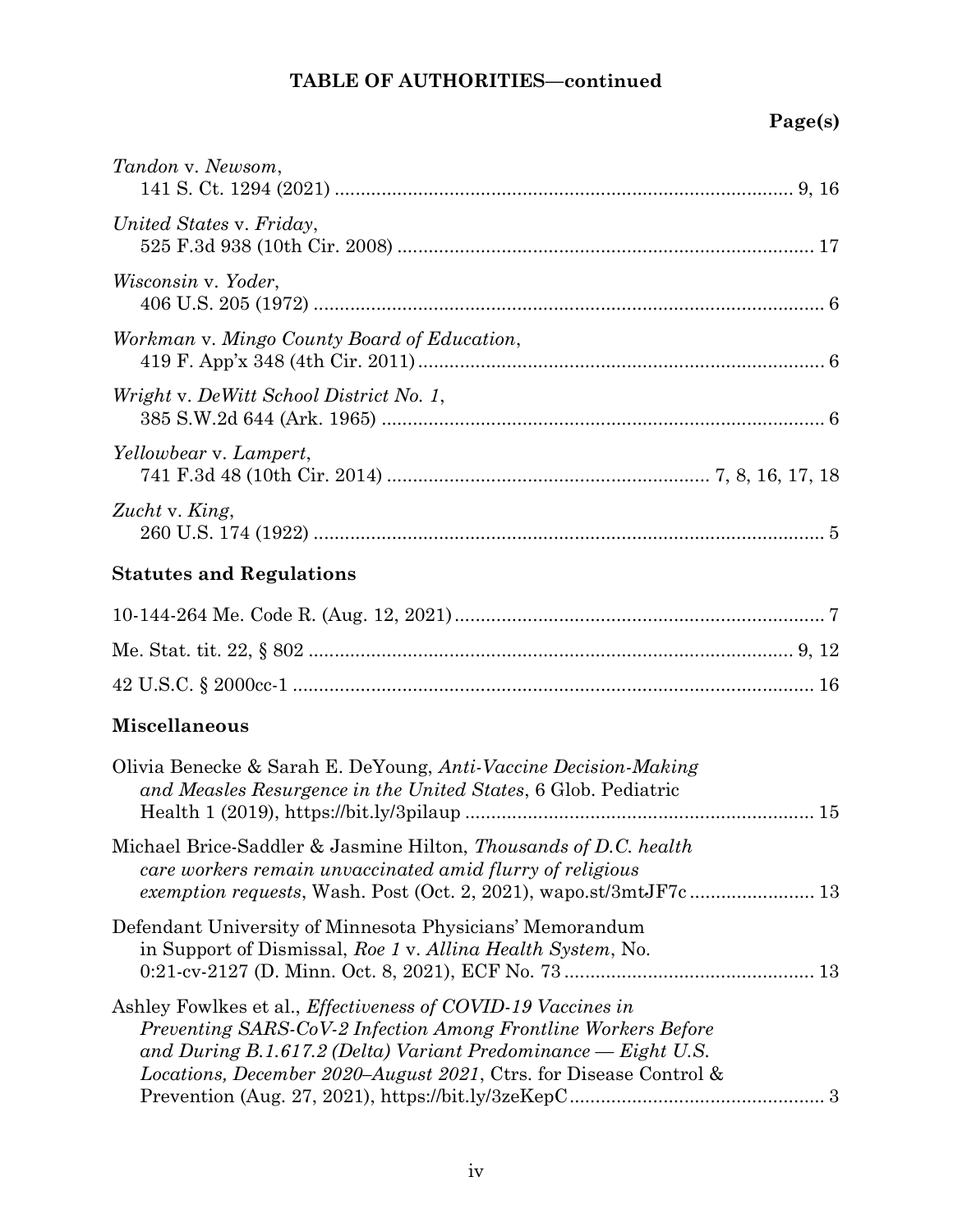| Douglas Laycock, What's the law on vaccine exemptions? A religious<br><i>liberty expert explains, Conversation (Sept. 15, 2021),</i><br>12                                                                        |
|-------------------------------------------------------------------------------------------------------------------------------------------------------------------------------------------------------------------|
| Link between COVID vaccination and reduced household transmission,<br>Swedish study finds, ScienceDaily (Oct. 11, 2021),                                                                                          |
| Elizabeth Llorente, Will N.J. hospitals face a nursing shortage under<br>vaccine mandates? They already are., NJ.com (Sept. 20, 2021),                                                                            |
| Thomas May & Ross D. Silverman, <i>Clustering of exemptions' as a</i><br>collective action threat to herd immunity, 21 Vaccine 1048 (2003),                                                                       |
| Lianna Matt McLernon, COVID vaccines very effective, hinder spread,                                                                                                                                               |
| Deidre McPhillips, New CDC data shows the risk of dying from Covid-<br>19 is 11 times higher for unvaccinated adults than for fully                                                                               |
| Monitoring Incidence of COVID-19 Cases, Hospitalizations, and<br>Deaths, by Vaccination Status — 13 U.S. Jurisdictions, April 4–<br><i>July 17, 2021</i> , Ctrs. for Disease Control & Prevention (Sept. 10,<br>3 |
| Darius Mostaghimi et al., <i>Prevention of host-to-host transmission by</i><br>SARS-CoV-2 vaccines, The Lancet (Sept. 14, 2021),                                                                                  |
| Joseph O'Sullivan, Washington state workers are getting exemptions to<br>avoid the COVID-19 vaccine $-$ but will they keep their jobs?, Seattle<br>14                                                             |
| Kasturi Pananjady & Jenna Carlesso, CT hospitals see spike in<br>religious exemptions for mandated COVID vaccines, CT Mirror (Oct.                                                                                |
| Emily Alpert Reyes & Kevin Rector, Thousands of LAPD employees<br>plan to seek exemptions to COVID-19 vaccine mandate, L.A. Times                                                                                 |
| Merri Rosenberg, School districts can be fined for unvaccinated<br><i>students</i> , N.Y. State Sch. Bds. Ass'n (Sept. 23, 2019),                                                                                 |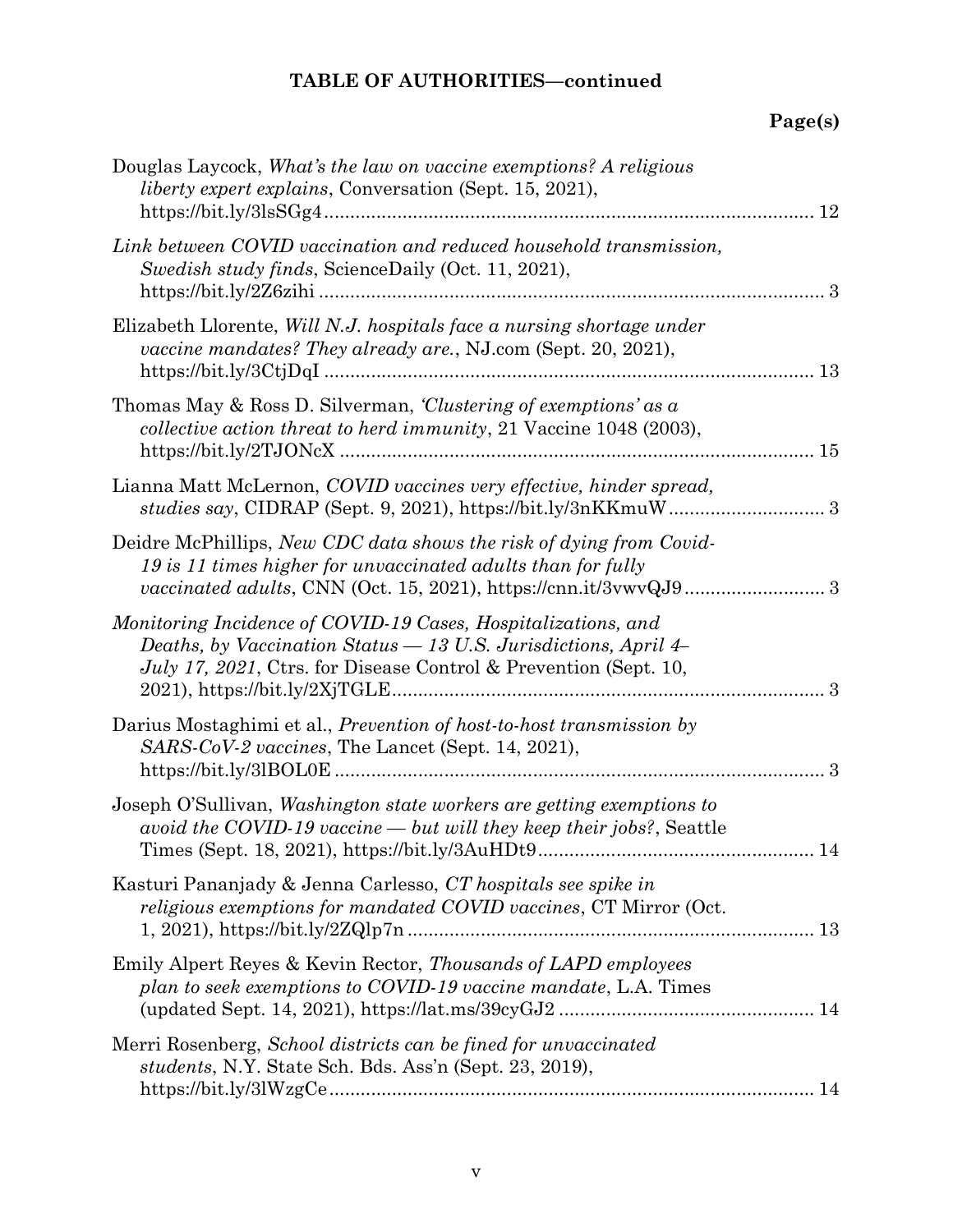| Paul Sisson, Thousands of San Diego County healthcare workers seek<br><i>vaccine exemptions, citing religion, L.A. Times (Sept. 12, 2021),</i> |  |
|------------------------------------------------------------------------------------------------------------------------------------------------|--|
| Akshay Syal, Vaccinated people are less likely to spread Covid, new<br>research finds, NBC News (Oct. 1, 2021),                                |  |
| <i>Vaccines Protect Your Community</i> , U.S. Dep't of Health & Hum. Servs.,                                                                   |  |
| Matt Wood, Measles is still a very dangerous disease, UChicago                                                                                 |  |
| Casey M. Zipfel et al., The landscape of childhood vaccine exemptions<br><i>in the United States,</i> 7 Sci. Data 401 (2020),                  |  |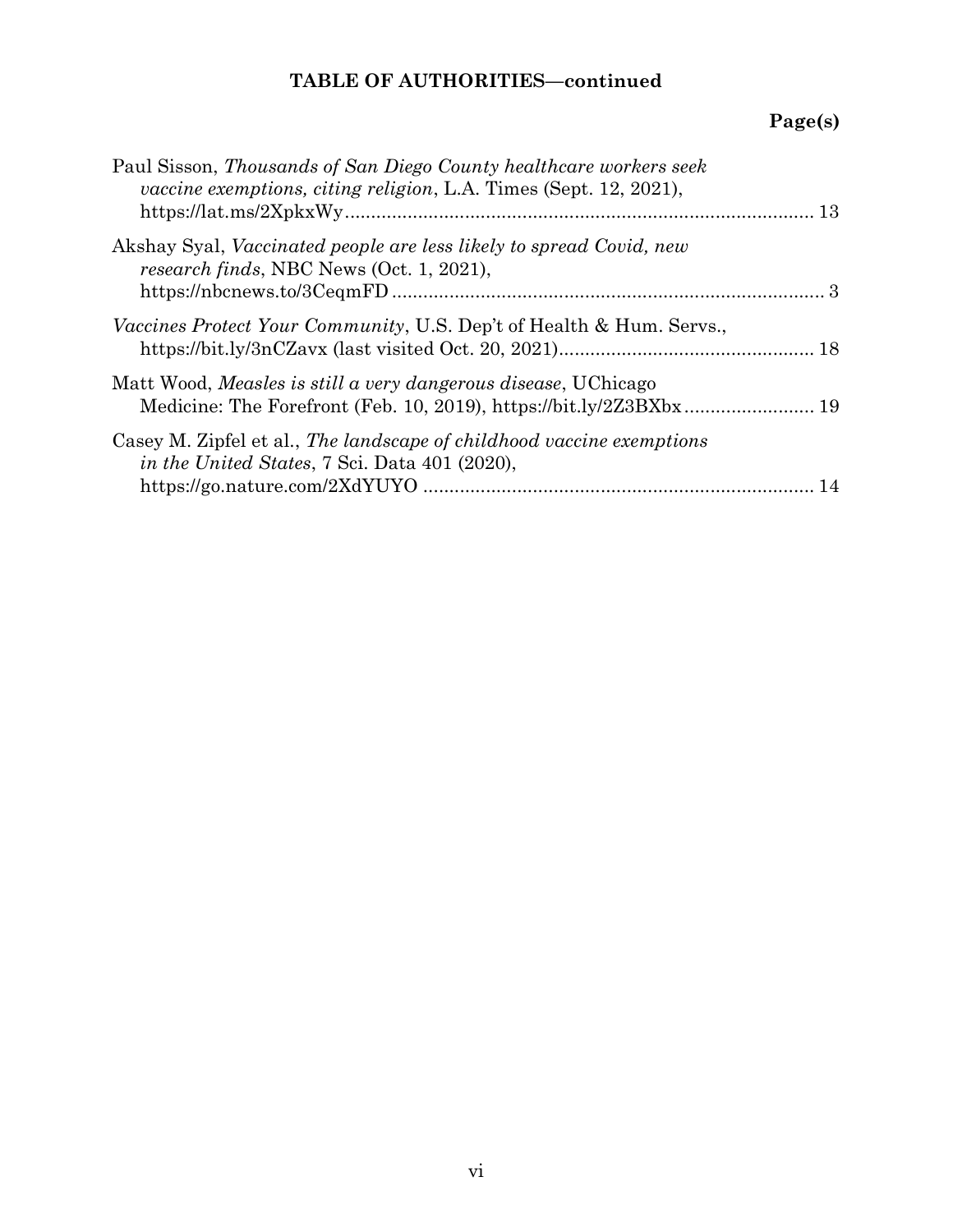### BRIEF OF RELIGIOUS AND CIVIL-RIGHTS ORGANIZATIONS AS AMICI CURIAE IN SUPPORT OF RESPONDENTS AND IN OPPOSITION TO EMERGENCY APPLICATION FOR WRIT OF INJUNCTION

#### INTERESTS OF THE AMICI CURIAE<sup>1</sup>

Amici are religious and civil-rights organizations that share a commitment to preserving the constitutional principles of free religious exercise and the separation of religion and government. They believe that the right to practice one's faith is precious, but that it was never intended to override protections for people's safety and health. Amici therefore oppose applicants' contention that the First Amendment's Free Exercise Clause requires a religious exemption from Maine's vaccination mandate for healthcare workers.

The amici are:

- Americans United for Separation of Church and State.
- American Civil Liberties Union.
- American Civil Liberties Union of Maine.
- Disciples Center for Public Witness.
- Disciples Justice Action Network.
- Equal Partners in Faith.
- Global Justice Institute, Metropolitan Community Churches.
- Interfaith Alliance Foundation.
- Methodist Federation for Social Action.

<sup>&</sup>lt;sup>1</sup> No counsel for a party authored this brief in whole or in part, and no person other than amici, their members, or their counsel made a monetary contribution to fund the brief's preparation or submission. This brief has been submitted with a motion for leave to file it.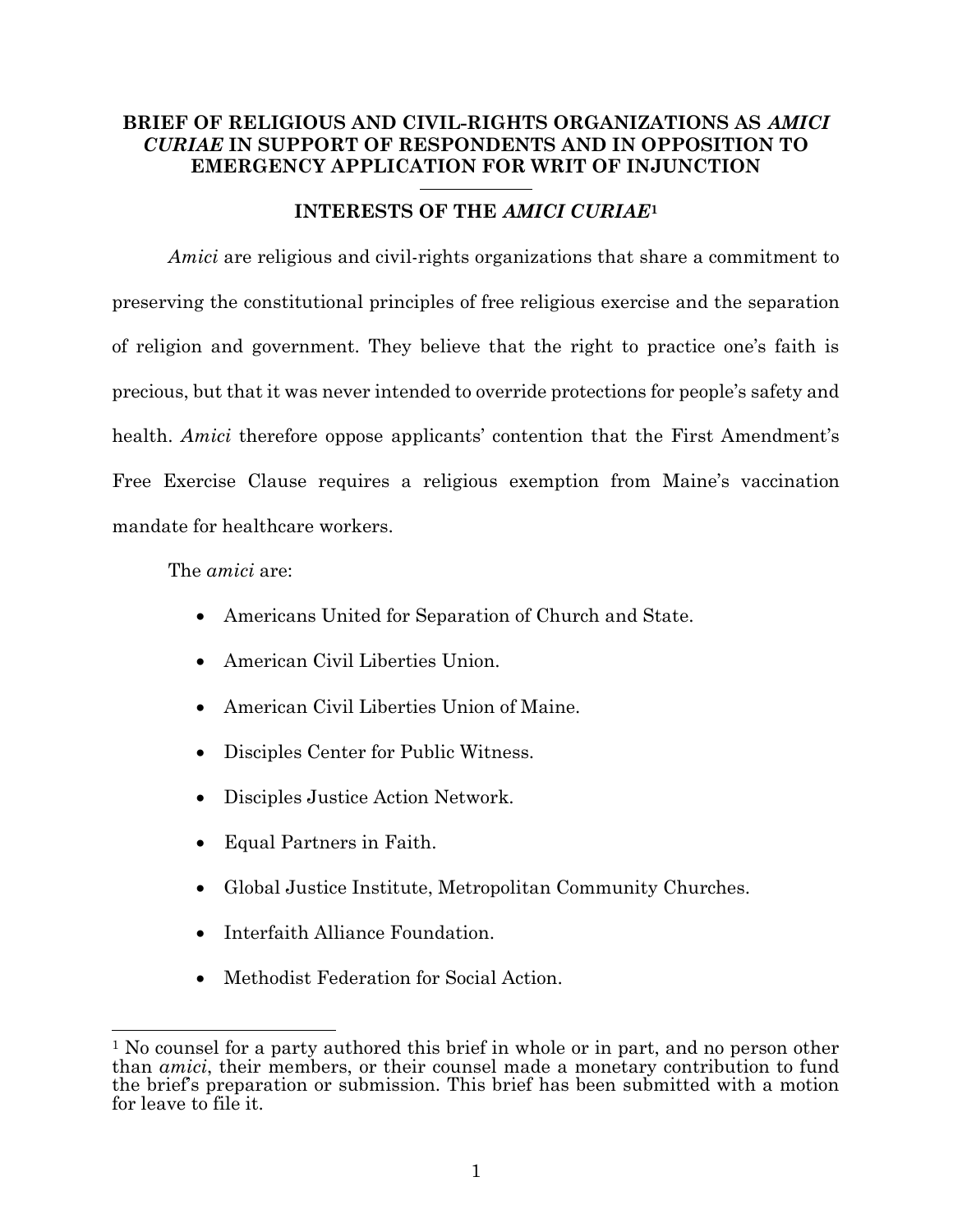- National Council of the Churches of Christ in the USA.
- National Council of Jewish Women.
- Reconstructionist Rabbinical Association.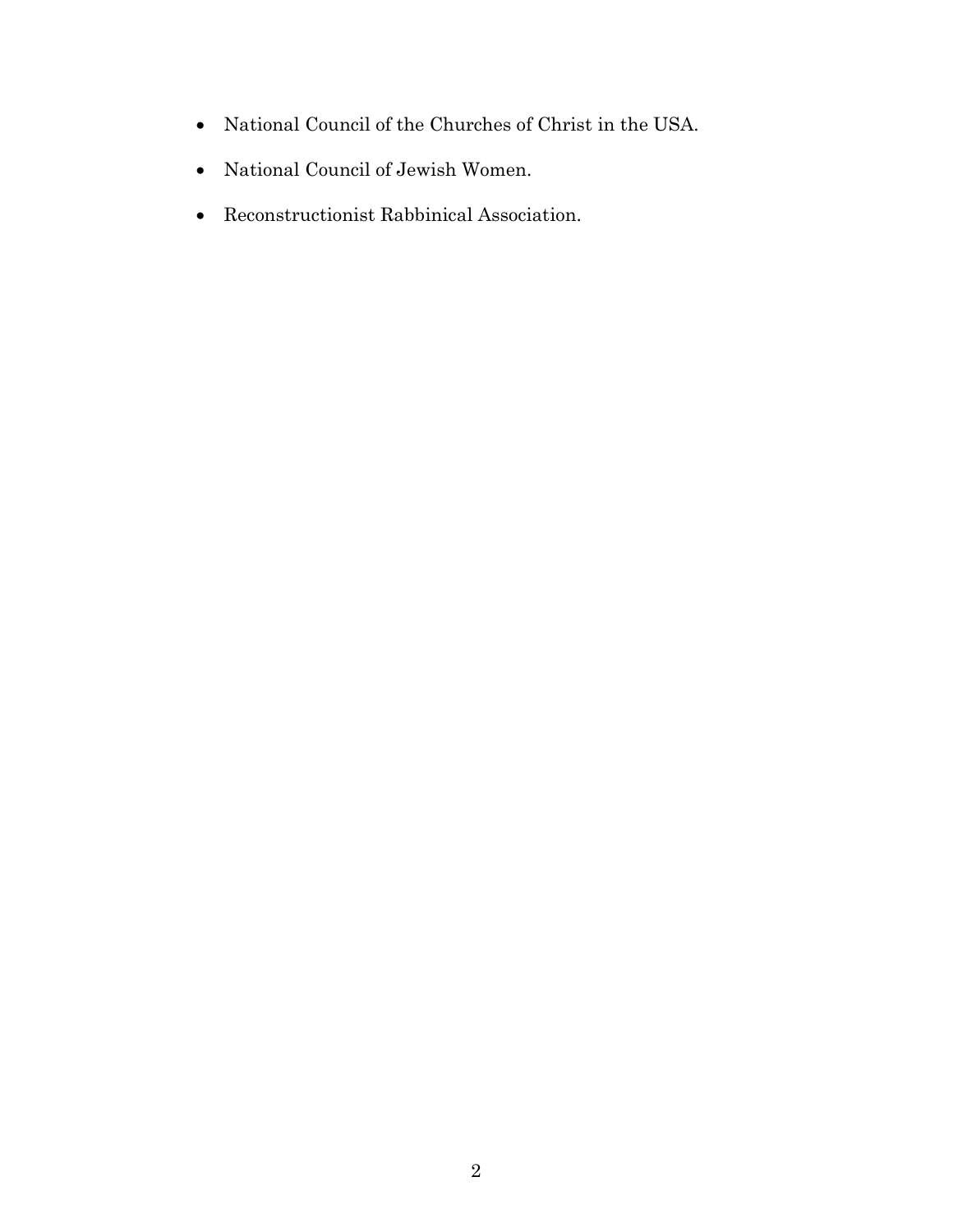#### INTRODUCTION AND SUMMARY OF ARGUMENT

For more than a year and a half, healthcare workers have served on the front lines of the Covid-19 pandemic, enduring grueling hours and making immense sacrifices to save as many people as they can. To protect the health and lives of those workers and the vulnerable patients they serve, Maine has enacted a regulation requiring that healthcare personnel in the state be vaccinated against Covid-19. Vaccination greatly reduces both the risk of being infected and the risk of transmitting the disease to others.2 And it reduces more than tenfold the risk of dying or being hospitalized from Covid-19.<sup>3</sup>

Applicants nevertheless challenge Maine's vaccination mandate, principally contending that the Free Exercise Clause entitles them to religious exemptions because the mandate has a medical exemption. But this Court has long recognized

<sup>2</sup> See, e.g., Lianna Matt McLernon, COVID vaccines very effective, hinder spread, studies say, CIDRAP (Sept. 9, 2021), https://bit.ly/3nKKmuW; Akshay Syal, Vaccinated people are less likely to spread Covid, new research finds, NBC News (Oct. 1, 2021), https://nbcnews.to/3CeqmFD; Link between COVID vaccination and reduced household transmission, Swedish study finds, ScienceDaily (Oct. 11, 2021), https://bit.ly/2Z6zihi; Darius Mostaghimi et al., Prevention of host-to-host transmission by SARS-CoV-2 vaccines, The Lancet (Sept. 14, 2021), https://bit.ly/3lBOL0E; Ashley Fowlkes et al., Effectiveness of COVID-19 Vaccines in Preventing SARS-CoV-2 Infection Among Frontline Workers Before and During B.1.617.2 (Delta) Variant Predominance — Eight U.S. Locations, December 2020– August 2021, Ctrs. for Disease Control & Prevention (Aug. 27, 2021), https://bit.ly/3zeKepC.

<sup>&</sup>lt;sup>3</sup> See, e.g., Deidre McPhillips, New CDC data shows the risk of dying from Covid-19 is 11 times higher for unvaccinated adults than for fully vaccinated adults, CNN (Oct. 15, 2021), https://cnn.it/3vwvQJ9; Monitoring Incidence of COVID-19 Cases, Hospitalizations, and Deaths, by Vaccination Status — 13 U.S. Jurisdictions, April 4–July 17, 2021, Ctrs. for Disease Control & Prevention (Sept. 10, 2021), https://bit.ly/2XjTGLE.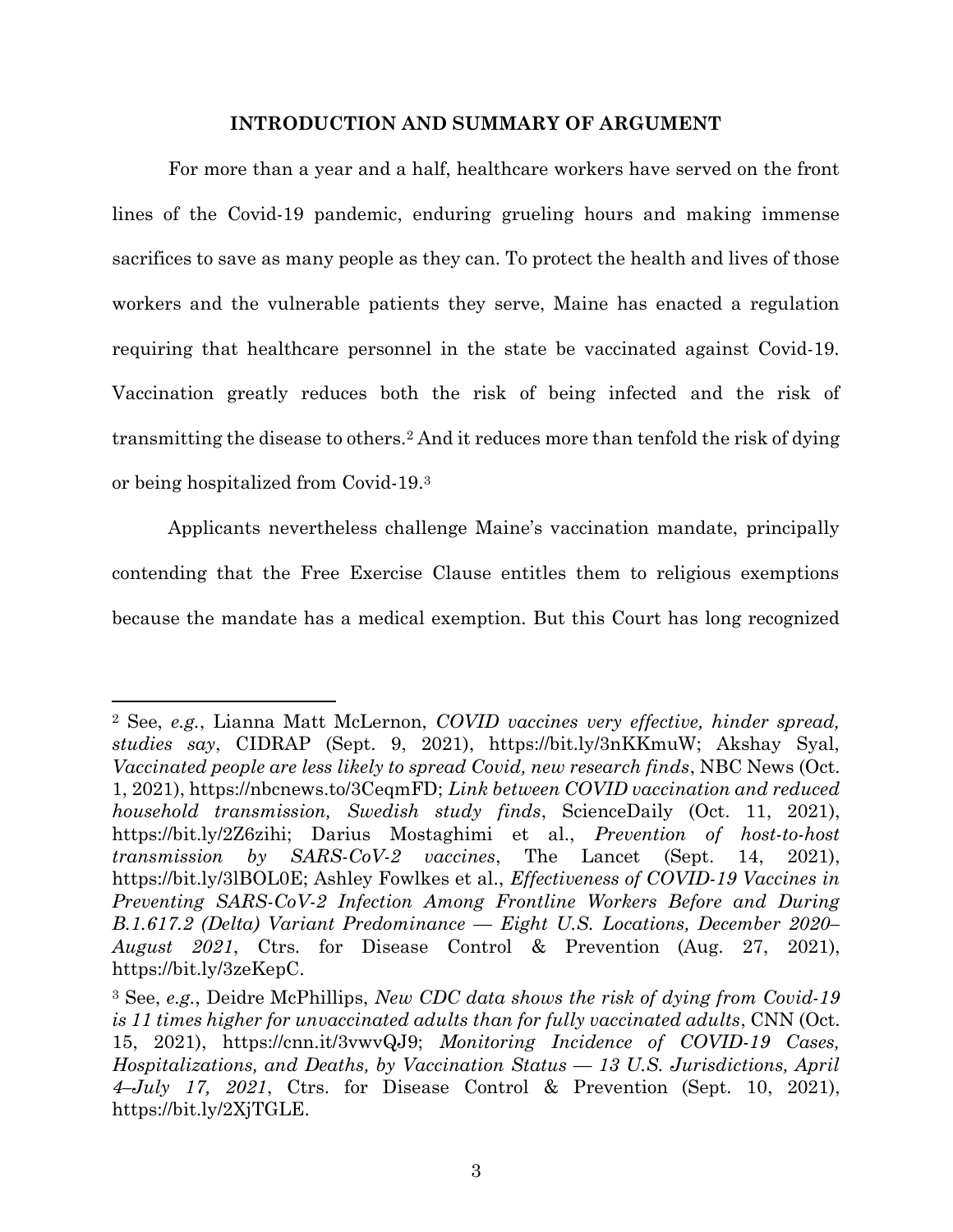that the Free Exercise Clause does not mandate exemptions from nondiscriminatory measures that protect public safety and health, such as vaccination requirements. Maine's vaccination mandate meets this standard: It applies to all healthcare employees who can be vaccinated safely. And the mandate's medical exemption advances the governmental interest underlying the mandate—protecting people's health—while a religious exemption would not. Moreover, experience in both the employment and the school contexts demonstrates that religious exemptions from vaccination requirements are granted much more frequently than medical exemptions and thus pose a far greater threat to state efforts to prevent disease outbreaks.

Maine's vaccination requirement is constitutional. The Court should deny the application.

#### ARGUMENT

#### I. The Free Exercise Clause does not entitle people to religious exemptions from a nondiscriminatory vaccination mandate.

Religious freedom is a value of the highest order. But as this Court recently reaffirmed, the constitutional guarantee of religious liberty does not confer on religious objectors "a general immunity from secular laws." Our Lady of Guadalupe Sch. v. Morrissey-Berru, 140 S. Ct. 2049, 2060 (2020). This Court has thus repeatedly recognized that the Free Exercise Clause does not create a general entitlement to religious exemptions from vaccination laws.

As an initial matter, vaccine mandates are permissible under this Court's precedent. More than a century ago, in Jacobson v. Massachusetts, 197 U.S. 11, 25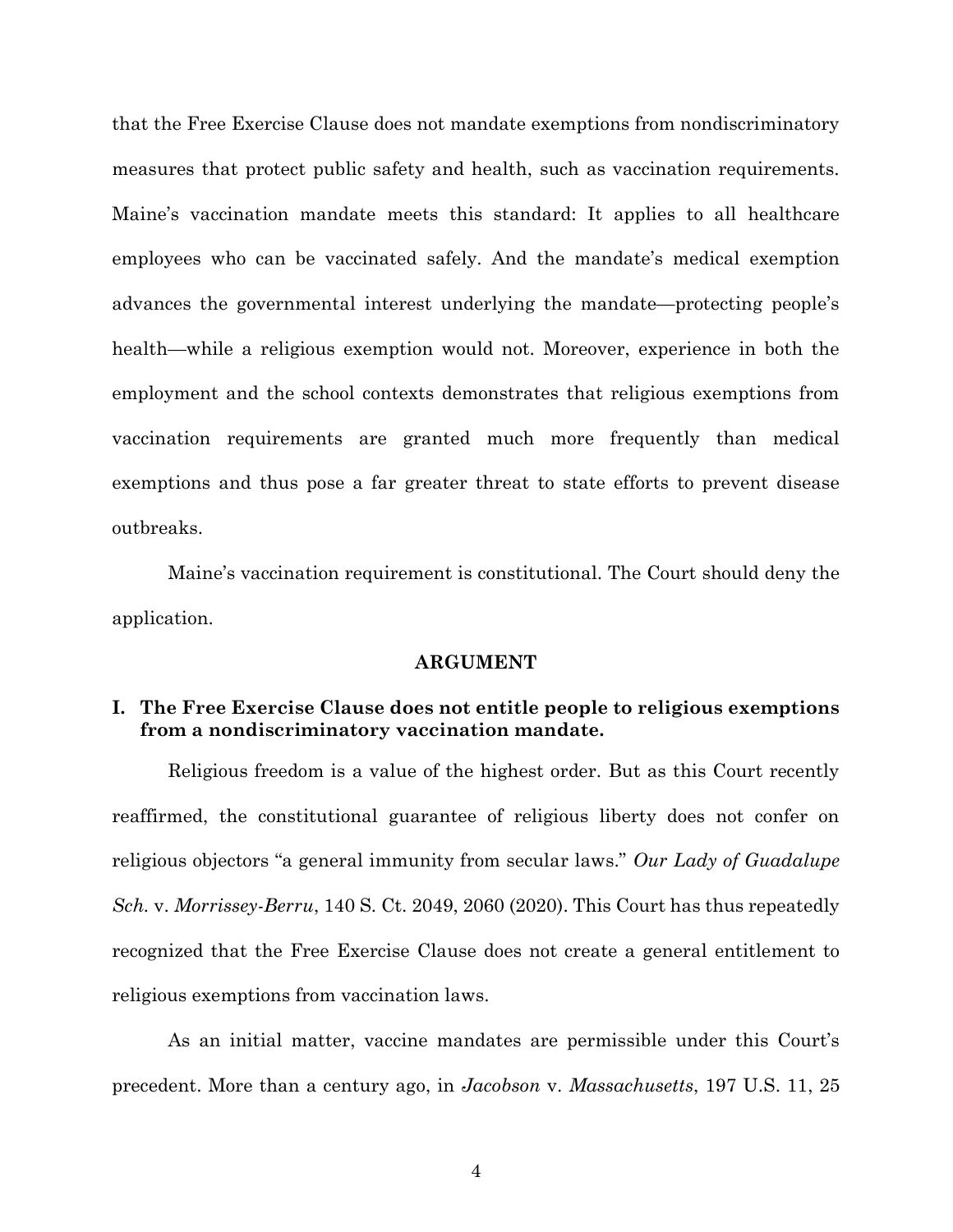(1905), the Court upheld a mandatory-vaccination law aimed at stopping the spread of smallpox. Noting that "'persons and property are subjected to all kinds of restraints and burdens in order to secure the \*\*\* \* health \*\*\* of the state," the Court concluded that "a community has the right to protect itself against an epidemic of disease which threatens the safety of its members," and that the vaccination law had not "invaded any right secured by the Federal Constitution." Id. at 26–27, 38 (quoting Hannibal  $\&$ St. Joseph R.R. Co. v. Husen, 95 U.S. 465, 471 (1877)) (emphasis added). Subsequently, in Zucht v. King, 260 U.S. 174, 175–176 (1922), the Court relied on Jacobson in rejecting a Fourteenth Amendment challenge to a San Antonio ordinance that prohibited children from attending public or private schools without proof of vaccination. The Court ruled that "the constitutional question presented" was not "substantial in character." Id. at 176.

Although neither *Jacobson* nor Zucht specifically considered a free-exercise claim, the cases recognized a fundamental limitation on individual liberties: They must not be used to harm others or threaten public health or safety. As the Court explained in Jacobson, "[r]eal liberty for all could not exist under the operation of a principle which recognizes the right of each individual person to use his own [liberty] \* \* \* regardless of the injury that may be done to others." 197 U.S. at 26.

The Court has affirmed that general principle time and again, including with reference to vaccination requirements. In Prince v. Massachusetts, 321 U.S. 158, 166– 167 (1944), the Court noted that one "cannot claim freedom from compulsory vaccination \* \* \* on religious grounds" because the "right to practice religion freely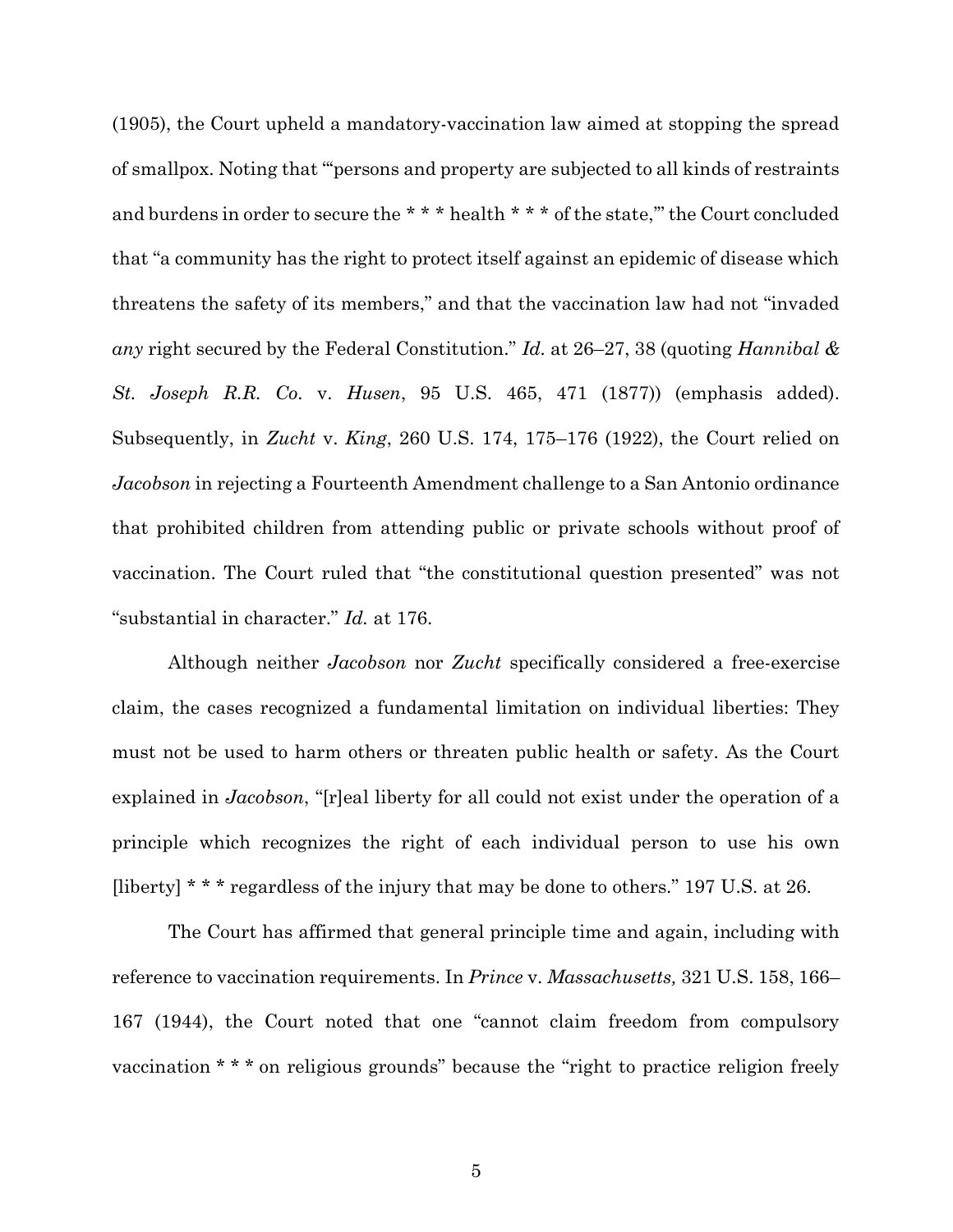does not include liberty to expose the community \* \* \* to communicable disease." Citing Jacobson and Prince, the Court emphasized in Sherbert v. Verner, 374 U.S. 398, 402–403 (1963), that it "has rejected challenges under the Free Exercise Clause to governmental regulation of certain overt acts prompted by religious beliefs or principles" when "[t]he conduct or actions so regulated have invariably posed some substantial threat to public safety, peace or order."

In Wisconsin v. Yoder, 406 U.S. 205, 230 (1972), the Court again explained that free-exercise claims may be denied when "harm to \* \* \* physical or mental health \* \* \* or to the public safety, peace, order, or welfare has been demonstrated or may be properly inferred." In so doing, the Court specifically pointed (id. at 230  $\&$ n.20) not just to Jacobson but also to Wright v. DeWitt School District No. 1, 385 S.W.2d 644 (Ark. 1965), a case expressly rejecting a free-exercise challenge to a mandatory-vaccination law. And in Employment Division v. Smith, the Court reaffirmed that the Free Exercise Clause does not "require[ ] religious exemptions from \* \* \* health and safety regulation[s] such as \* \* \* compulsory vaccination laws." 494 U.S. 872, 888–889 (1990) (citing Cude v. State, 377 S.W.2d 816 (Ark. 1964)). Many federal and state appellate courts have followed suit, rejecting free-exercise challenges to vaccination requirements.<sup>4</sup>

<sup>4</sup> See Phillips v. City of New York, 775 F.3d 538, 543 (2d Cir. 2015); Nikolao v. Lyon, 875 F.3d 310, 316 (6th Cir. 2017); Workman v. Mingo Cnty. Bd. of Educ., 419 F. App'x 348, 353–354 (4th Cir. 2011); F.F. v. State, 143 N.Y.S.3d 734, 741–742 (N.Y. App. Div.), appeal dismissed for lack of a substantial constitutional question and motion for leave to appeal denied, No. 2021-443, 2021 WL 4735375 (N.Y. Oct. 12, 2021); C.F. v. N.Y.C. Dep't of Health & Mental Hygiene, 139 N.Y.S.3d  $273$ ,  $287-292$  (N.Y. App. Div. 2020); Brown v. Smith, 235 Cal. Rptr. 3d 218, 224–225 (Cal. Ct. App. 2018); Davis v. State, 451 A.2d 107, 112 & n.8 (Md. 1982); Brown v. Stone, 378 So. 2d 218, 223 (Miss. 1979); Wright, 385 S.W.2d at 646–648; Cude, 377 S.W.2d at 819–820; Bd.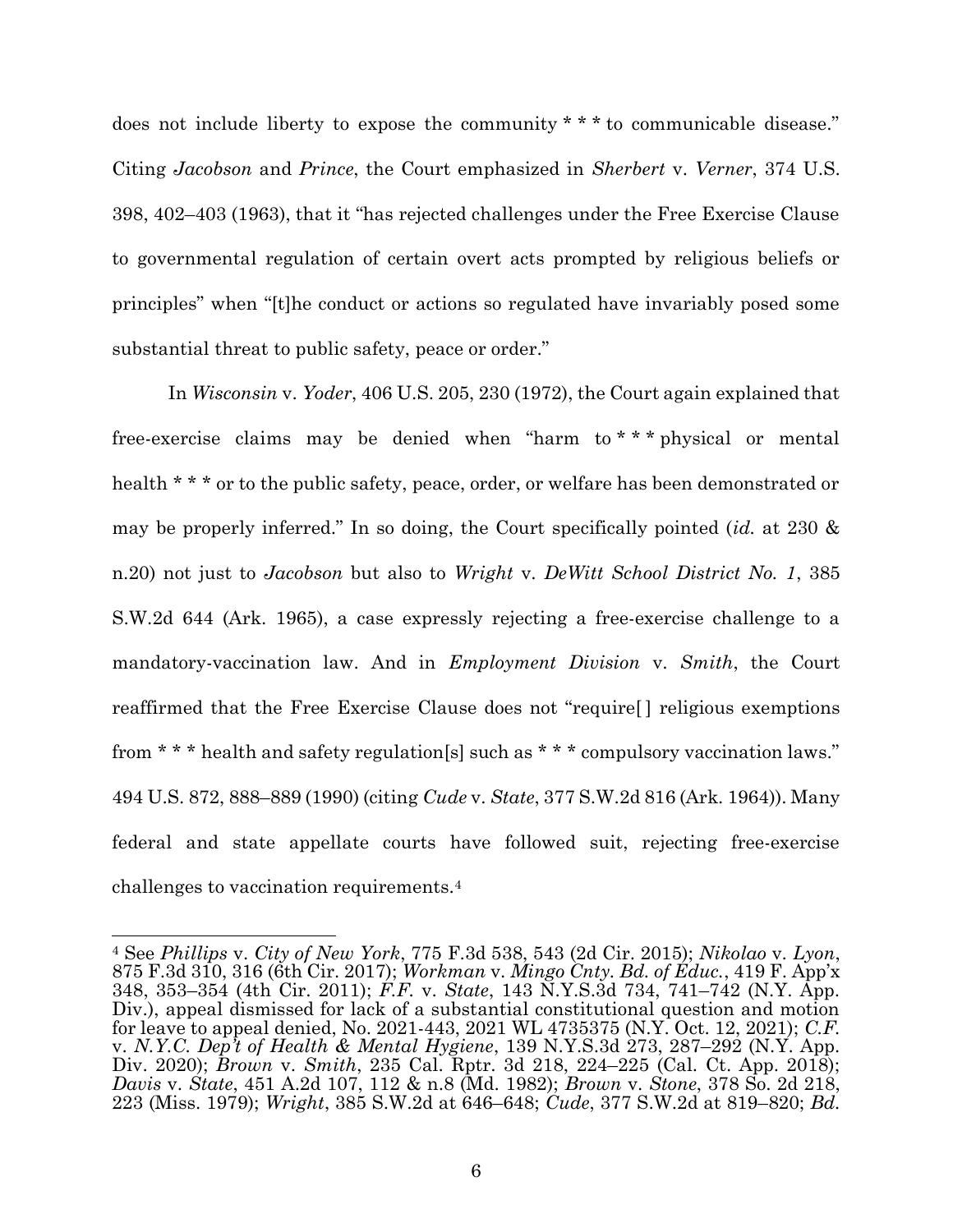Under these precedents, Maine's vaccination requirement for healthcare workers does not violate the Free Exercise Clause. There is simply no general right to a religious exemption from a public-safety law such as a vaccination mandate. And because Maine's vaccination requirement is neutral and generally applicable—it applies equally to all healthcare workers who can safely be vaccinated, regardless of whether they object to vaccination on religious or nonreligious grounds (see 10-144- 264 Me. Code R. (Aug. 12, 2021))—the requirement does not trigger heightened scrutiny (see Smith, 494 U.S. at 878–879).

Applicants nevertheless argue (Application 18–19) that the vaccination mandate is not neutral toward religion because, two years before adding the Covid-19 vaccine to the list of immunizations required for healthcare workers, Maine repealed previously existing religious and philosophical exemptions from its vaccination rules (Applicants' Appendix Ex. 5 at 9–10). But as then-Judge Gorsuch wrote for the Tenth Circuit in *Yellowbear v. Lampert*, 741 F.3d 48, 58 (10th Cir. 2014), "[s]urely the granting of a religious accommodation to some in the past doesn't bind the government to provide that accommodation to all in the future, especially if experience teaches the accommodation brings with it genuine safety problems that can't be addressed at a reasonable price." That was exactly the case here: Maine removed its religious exemption because of decreases in vaccination rates that

of Educ. v. Maas, 152 A.2d 394, 405–408 (N.J. Super. Ct. App. Div. 1959), aff'd mem., 158 A.2d 330 (N.J. 1960); State ex rel. Dunham v. Bd. of Educ., 96 N.E.2d 413, 413 (Ohio 1951); Mosier v. Barren Cnty. Bd. of Health, 215 S.W.2d 967, 969 (Ky. 1948); Sadlock v. Bd. of Educ., 58 A.2d 218, 222 (N.J. 1948); City of New Braunfels v. Waldschmidt, 207 S.W. 303, 305 (Tex. 1918).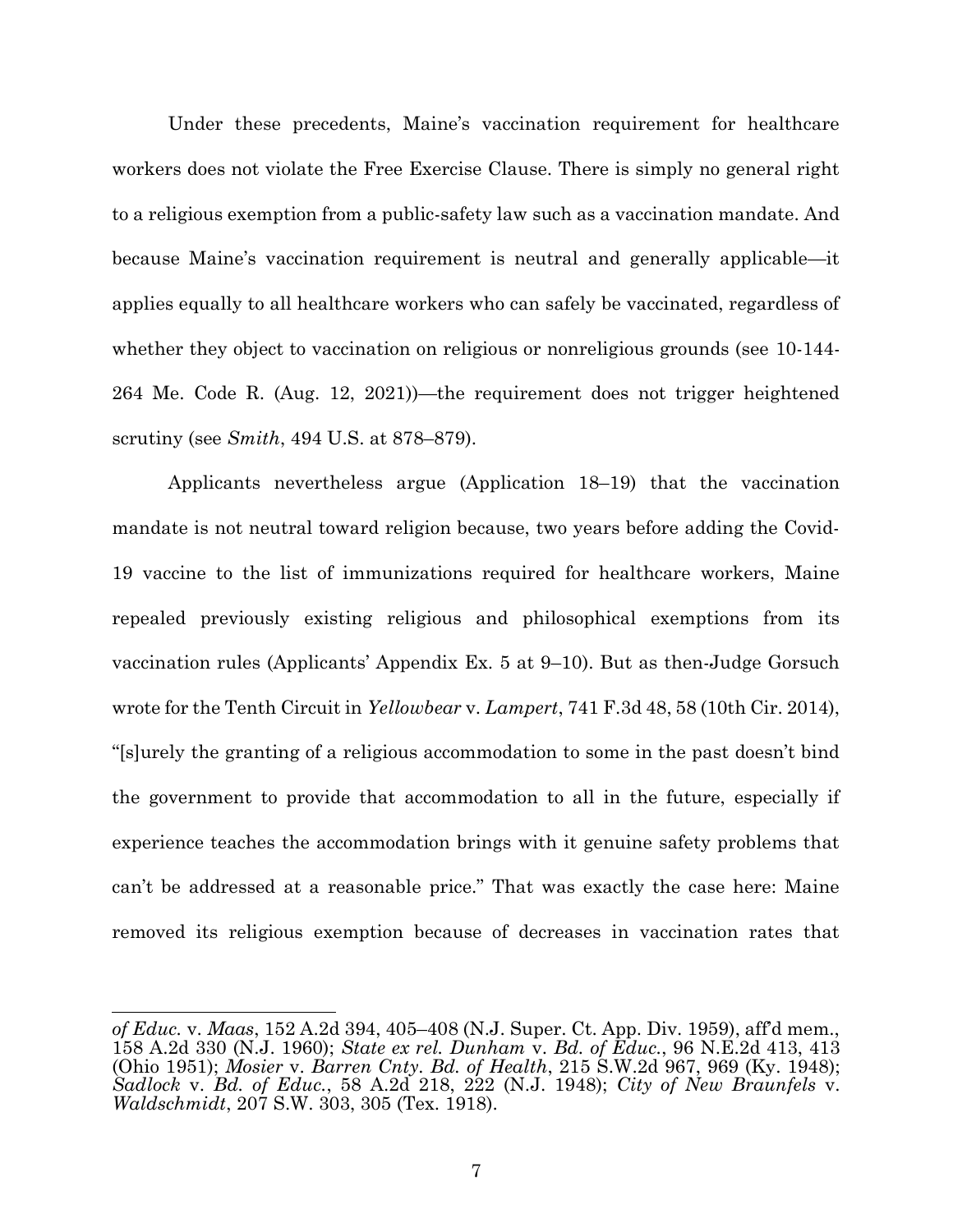increased the risk of disease outbreaks and endangered the public health. (Applicants' Appendix Ex. 3 at 22–23.) Moreover, a rule that the repeal of a religious exemption triggers strict scrutiny would have a perverse effect by "discouraging \* \* \* officials from granting the accommodation in the first place." See Yellowbear, 741 F.3d at 58. And such a rule would make no logical sense: Why should strict scrutiny arise from the repeal of a religious exemption when rational-basis scrutiny would apply if there had never been a religious exemption in the first place?

Maine's vaccination mandate is thus subject to rational-basis review at most. See Smith, 494 U.S. at 882–889. It survives that review easily, because it is rationally related to the state's legitimate—indeed, compelling—interests in protecting healthcare personnel and their patients from illness and death.

### II. The vaccination mandate's medical exemption does not render the lack of a religious exemption unconstitutional.

#### A. The medical exemption does not trigger strict scrutiny.

Applicants argue (Application 19–24) that the inclusion of a medical exemption in the vaccination mandate (Applicants' Appendix Ex. 5 at 9–10) triggers strict scrutiny and renders the regulation unconstitutional insofar as it lacks a religious exemption. They rely heavily (Application 13–14, 19, 28, 37–38) on Dahl v. Board of Trustees of Western Michigan University, \_\_ F.4th \_\_, No. 21-2945, 2021 WL 4618519 (6th Cir. Oct. 7, 2021)—which, to amici's knowledge, is the only appellate opinion that has sustained a free-exercise challenge to a vaccination requirement. There, the Sixth Circuit concluded on a preliminary-injunction appeal that a university's vaccination mandate, which applied only to student-athletes, was likely subject to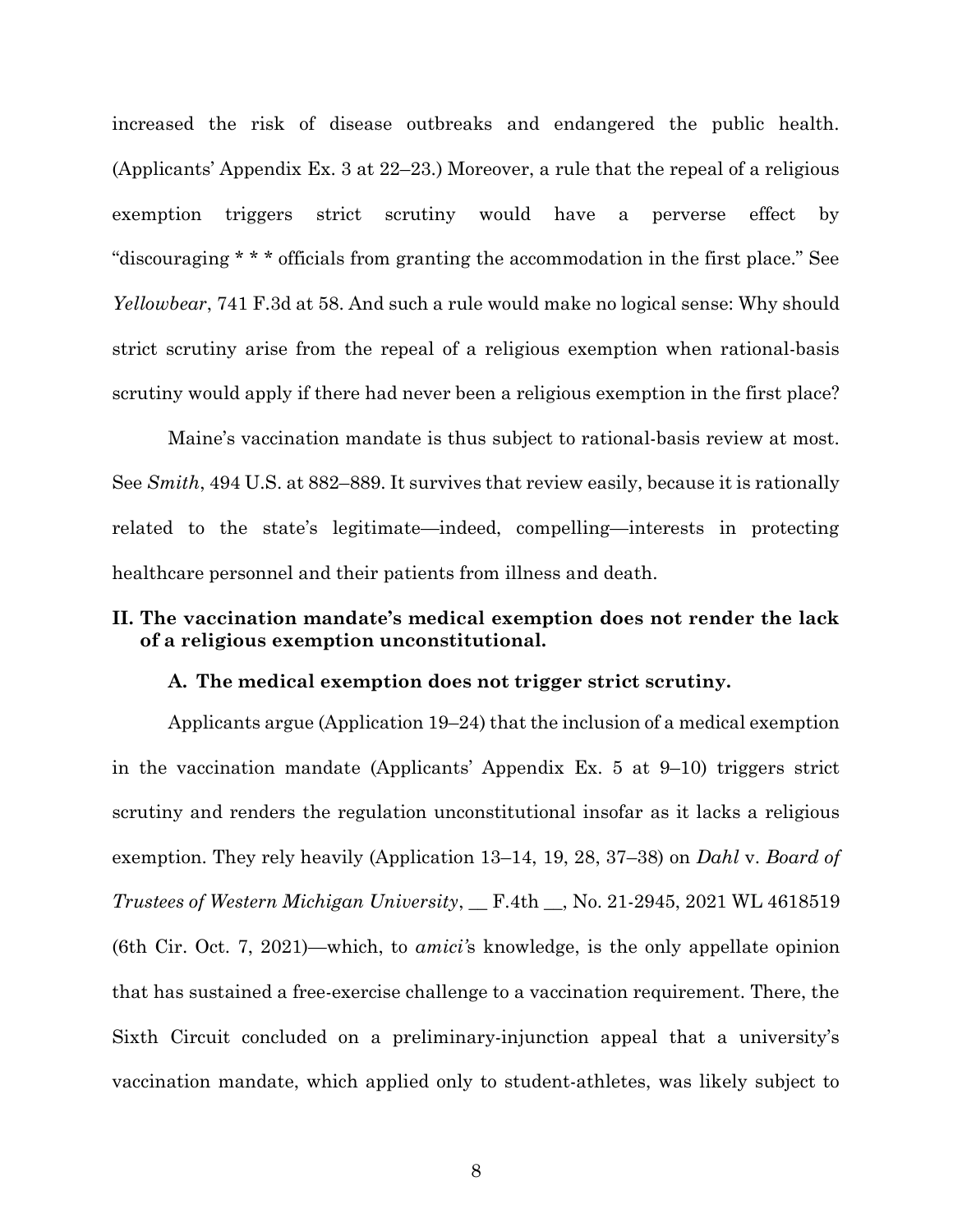strict scrutiny because it permitted individualized religious and medical exemptions on a discretionary basis. Id. at \*3–4. Dahl was based on this Court's ruling in Fulton v. City of Philadelphia that "[a] law is not generally applicable if it 'invite[s]' the government to consider the particular reasons for a person's conduct by providing 'a mechanism for individualized exemptions.'" 141 S. Ct. 1868, 1877 (2021) (second alteration in original) (quoting Smith, 494 U.S. at 884).

But Fulton held only that individualized secular exemptions that are granted at the sole discretion of governmental officials may result in strict scrutiny of a denial of a religious exemption. See 141 S. Ct. at 1877–1879. This type of discretionary mechanism raises particular free-exercise concerns because a state's refusal under such a system "to extend an exemption to an instance of religious hardship suggests a discriminatory intent." See Bowen v. Roy, 476 U.S. 693, 708 (1986) (plurality opinion). Here, far from being dependent on discretionary decisions of state officials, the medical exemption is objective and categorical—healthcare workers are automatically entitled to it if they receive an appropriate certification from a medical professional. See Me. Stat. tit. 22, § 802(4-B)(A).

Applicants also rely heavily (Application 18–19, 27, 36) on Tandon v. Newsom, 141 S. Ct. 1294, 1296 (2021), in which the Court stated that "government regulations are not neutral and generally applicable, and therefore trigger strict scrutiny under the Free Exercise Clause, whenever they treat *any* comparable secular activity more favorably than religious exercise" and that "whether two activities are comparable for purposes of the Free Exercise Clause must be judged against the asserted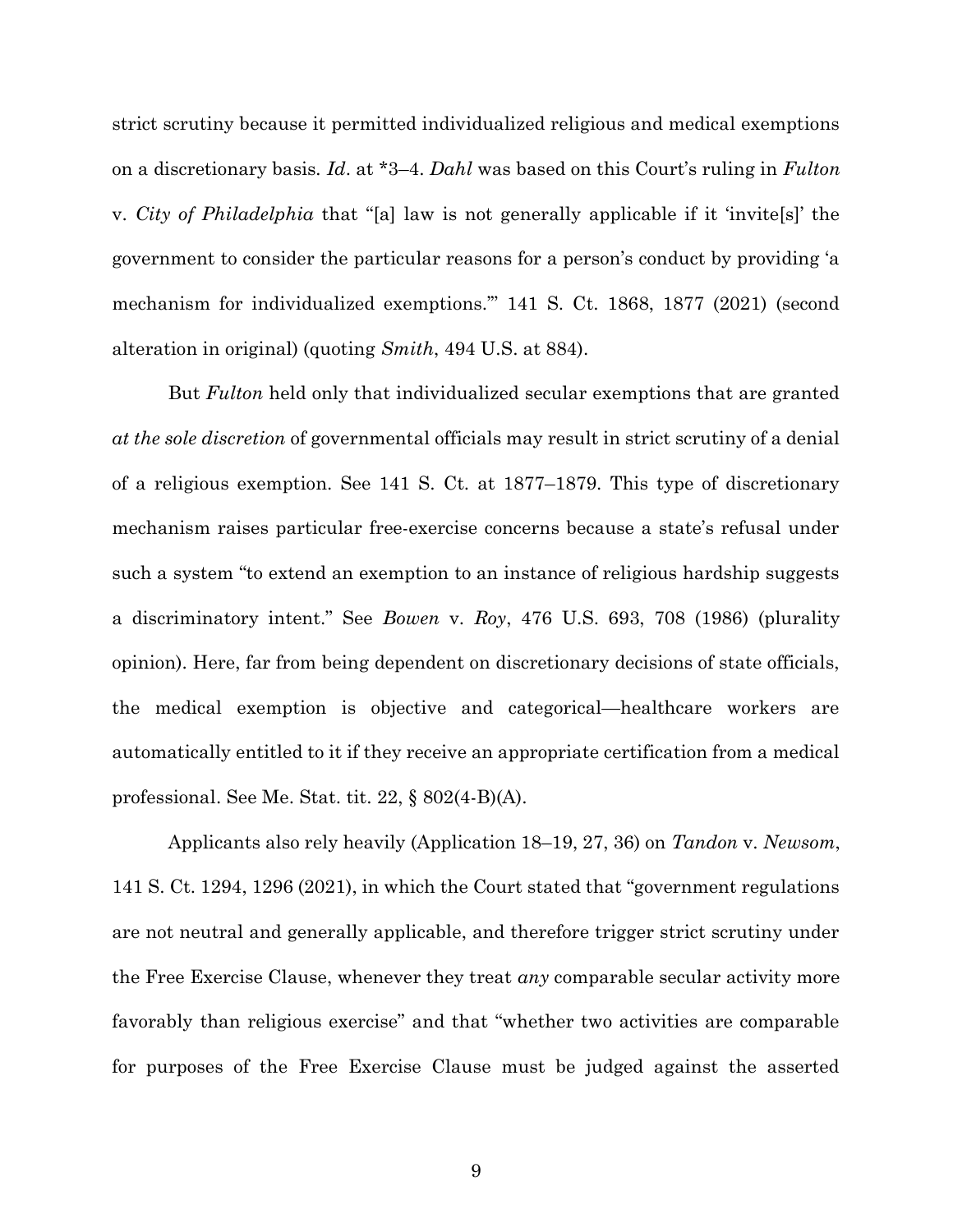government interest that justifies the regulation at issue." Similarly, in Fulton, 141 S. Ct. at 1877, the Court noted that "[a] law \* \* \* lacks general applicability if it prohibits religious conduct while permitting secular conduct that undermines the government's asserted interests in a similar way." But these cases do not require strict scrutiny of Maine's vaccination mandate, as illustrated by two Third Circuit opinions by then-Judge Alito—Fraternal Order of Police Newark Lodge No. 12 v. City of Newark, 170 F.3d 359 (3d Cir. 1999), and Blackhawk v. Pennsylvania, 381 F.3d 202 (3d Cir. 2004)—that apply the same rule and provide detailed guidance for distinguishing nonreligious exemptions that undermine the governmental interests at stake from those that do not.

In Fraternal Order, the court ruled that a police department's refusal to grant its officers a religious exemption from a prohibition on beards triggered heightened scrutiny under the Free Exercise Clause, because the department had exempted officers from that prohibition for medical reasons, and the medical exemption undermined the governmental interest supporting the prohibition—"fostering a uniform appearance"—just as much as a religious exemption would have. See 170 F.3d at 366. Similarly, in Blackhawk, the court concluded that a state's denial of a religious exemption from a fee requirement for keeping exotic wildlife was subject to strict scrutiny because exemptions provided to zoos and circuses undermined the state interests at issue—raising money and discouraging the keeping of wild animals in captivity—to the same extent as a religious exemption would have. See 381 F.3d at 211.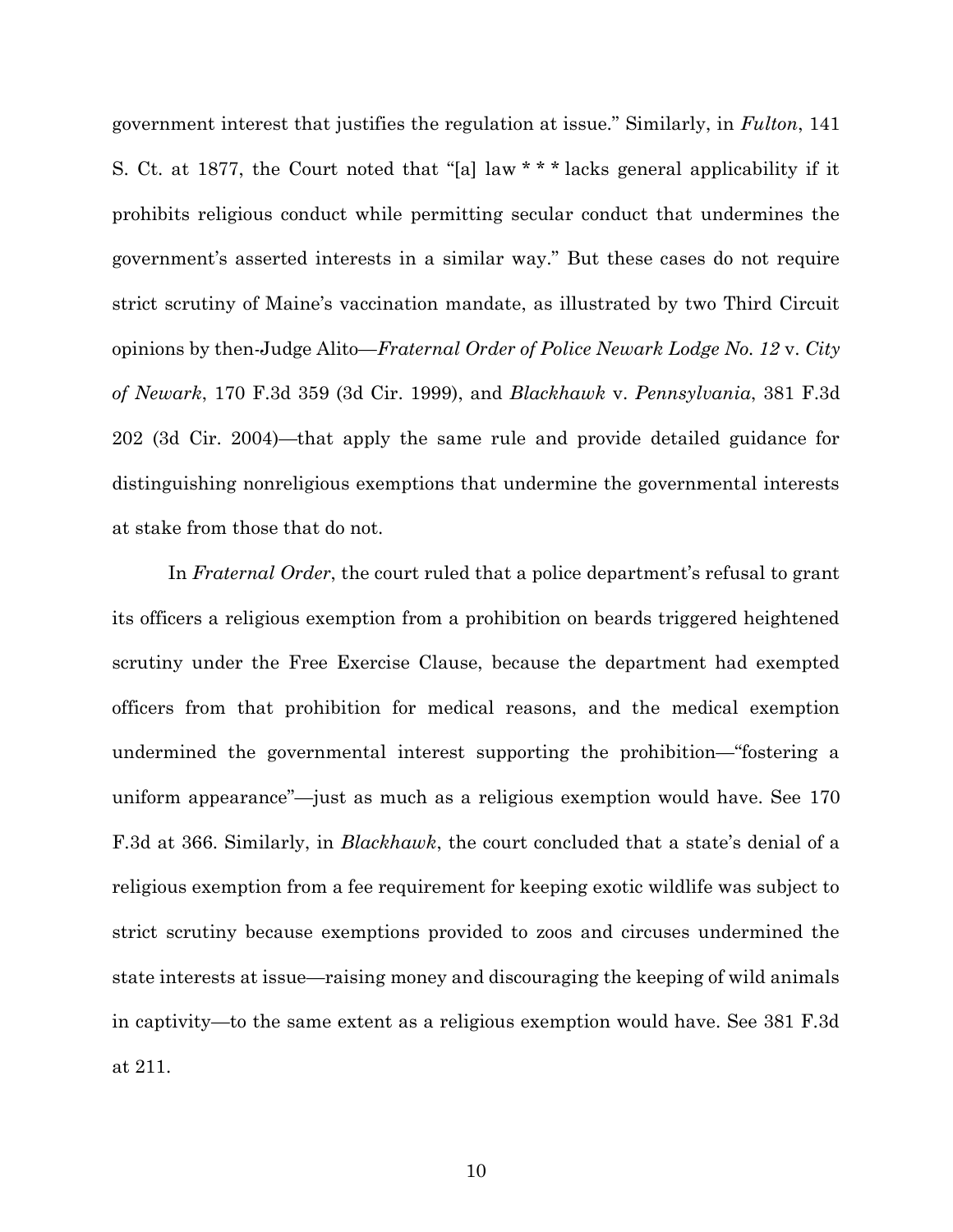Justice Alito contrasted the facts of Fraternal Order and Blackhawk with the denial in *Smith* of a religious exemption from a law banning possession of controlled substances. He explained that strict scrutiny did not apply in Smith even though the law contained an exemption for medical uses: "The purpose of drug laws is to protect public health and welfare," but "when a doctor prescribes a drug, the doctor presumably does so to serve the patient's health and in the belief that the overall public welfare will be served." Blackhawk, 381 F.3d at 211; accord Fraternal Ord., 170 F.3d at 366. "Therefore, the prescription exception in Smith did not undermine the purpose of the state's drug laws." Blackhawk, 381 F.3d at 211; accord Fraternal Ord., 170 F.3d at 366. Likewise, Justice Alito noted that an exemption from the nobeard policy in *Fraternal Order* for undercover officers did not "undermine the [police] Department's interest in uniformity because undercover officers 'obviously are not held out to the public as law enforcement person[nel]." 170 F.3d at 366 (citing a party's brief; alterations in original); accord Blackhawk, 381 F.3d at 211. He concluded that "[t]he prescription exception [in Smith] and the undercover exception [in Fraternal Order] do not trigger heightened scrutiny because the Free Exercise Clause does not require the government to apply its laws to activities that it does not have an interest in preventing." Fraternal Ord., 170 F.3d at 366.

Likewise, Maine's medical exemption does not trigger strict scrutiny because the state does not have an interest in forcing vaccinations on those who cannot safely be vaccinated. As this Court explained in Jacobson, it "would be cruel and inhuman in the last degree" to require vaccination of a person "if it be apparent or can be shown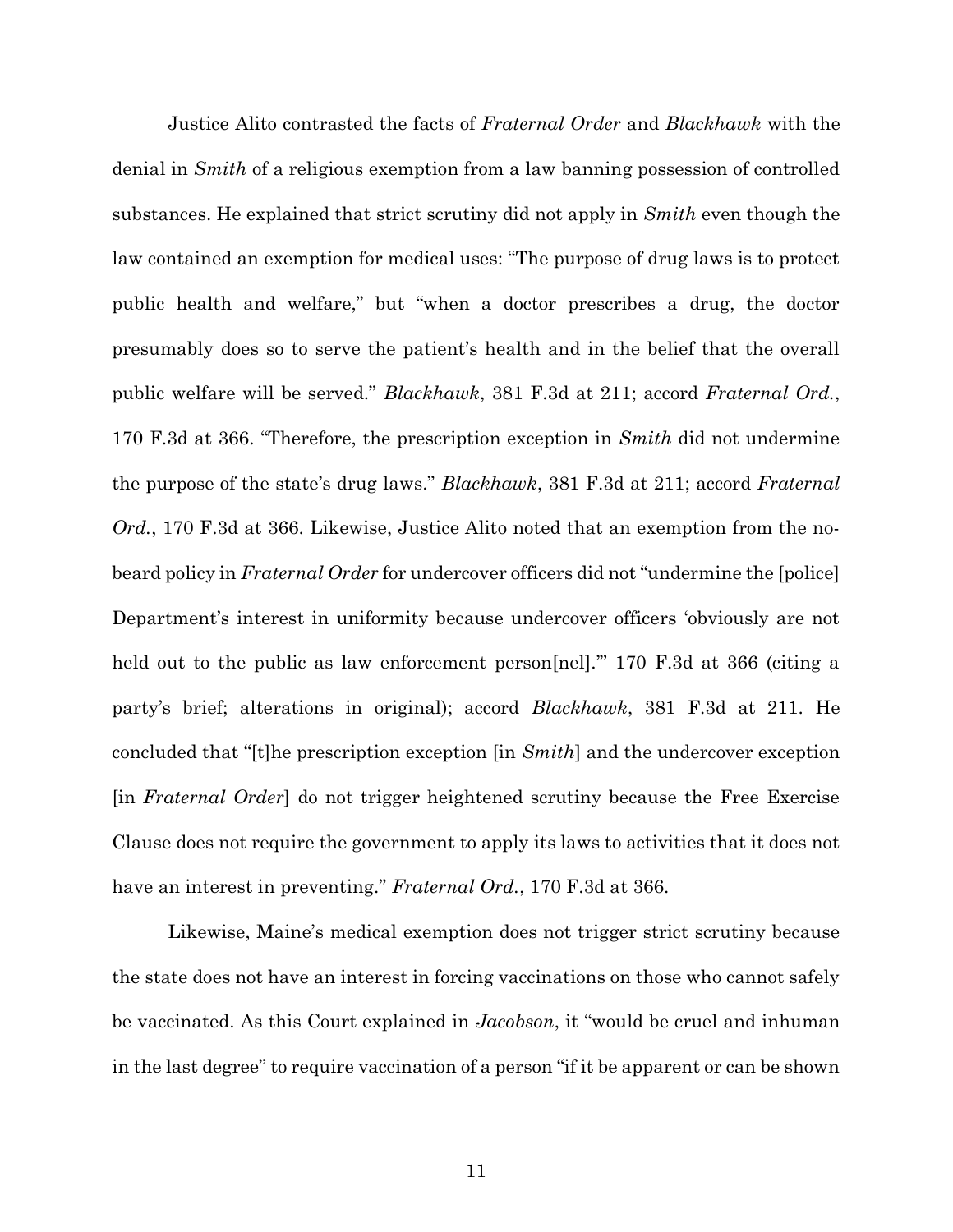with reasonable certainty that he is not at the time a fit subject of vaccination, or that vaccination, by reason of his then condition, would seriously impair his health, or probably cause his death." 197 U.S. at 39.

Moreover, like the medical exemption in *Smith* and the undercover exemption in Fraternal Order, Maine's medical exemption advances the purpose of the vaccination mandate—to protect the public health. When a doctor certifies that vaccination is medically contraindicated for a particular healthcare worker (as required to obtain the medical exemption, see Me. Stat. tit. 22, § 802(4-B)(A)), "the doctor presumably does so to serve the patient's health and in the belief that the overall public welfare will be served" (Blackhawk, 381 F.3d at 211).

As recently explained by Professor Douglas Laycock, "medical exceptions don't undermine the government's interest in saving lives, preventing serious illness or preserving hospital capacity. By avoiding medical complications, those exceptions actually serve the government's interests." Douglas Laycock, What's the law on vaccine exemptions? A religious liberty expert explains, Conversation (Sept. 15, 2021), https://bit.ly/3lsSGg4. On the other hand, a religious exemption does not advance a vaccination mandate's purpose of protecting the public health and welfare in any way.

What is more, even if the medical exemption could be construed as undermining the state interests at stake, it certainly does not do so "to at least the same degree as the covered conduct that is religiously motivated" (*Blackhawk*, 381) F.3d at 209). That is because requests for religious exemptions from vaccination requirements are far more common than requests for medical exemptions.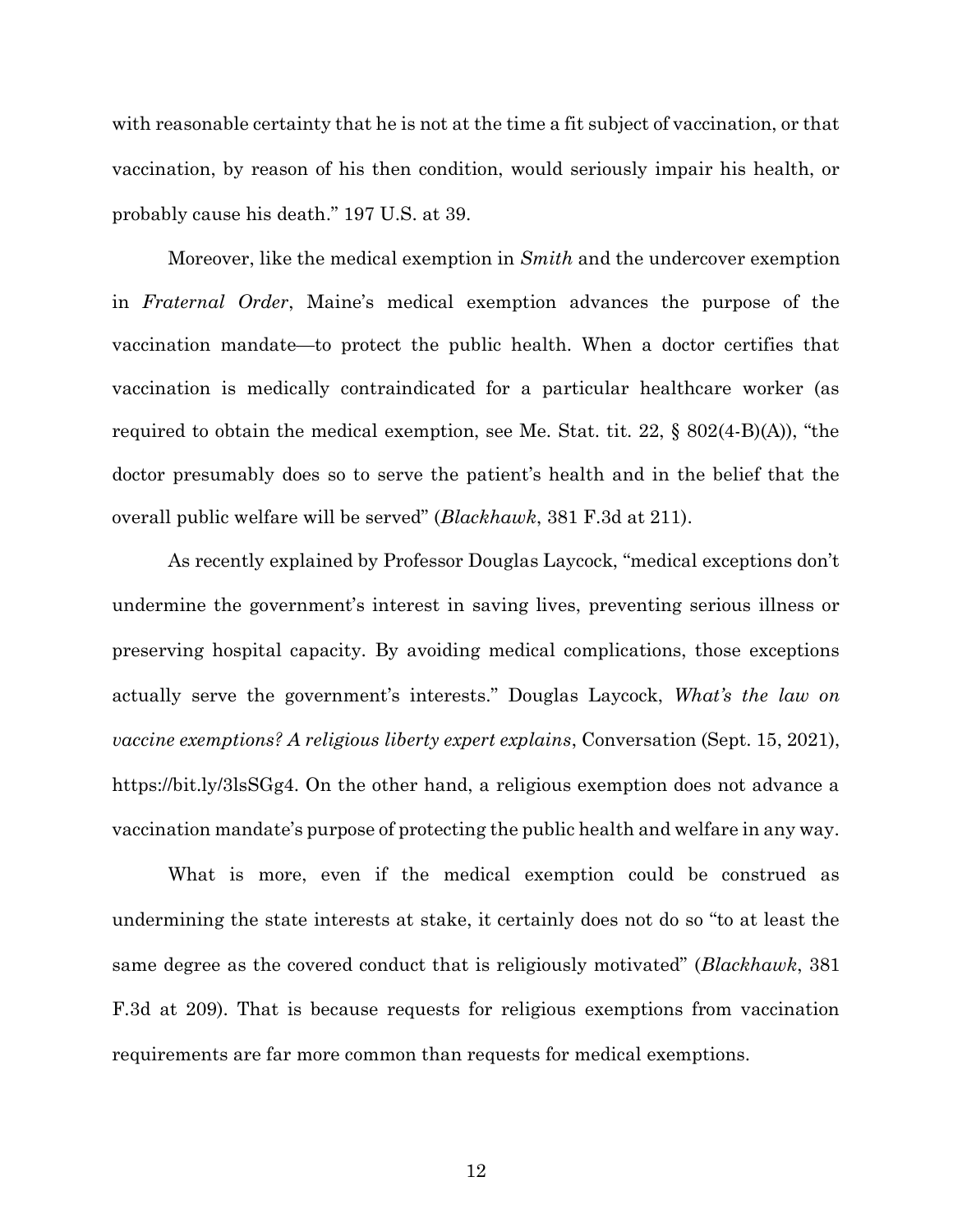For instance, San Diego's largest healthcare system recently reported that the number of requests it received for religious exemptions from its Covid-19 vaccination mandate for employees was seven times higher than the number of requests for medical exemptions.5 A Kentucky hospital granted more than thirteen religious exemptions for every medical exemption from its Covid-19 vaccination requirement.<sup>6</sup> A Minnesota healthcare provider approved approximately eight religious exemptions for every medical exemption from its Covid-19 vaccination mandate.7 Grants of religious exemptions from a Connecticut health system's Covid-19 vaccination requirement outnumbered grants of medical exemptions by more than five to one.<sup>8</sup> At a Newark hospital, five percent of the staff obtained religious exemptions from mandatory Covid-19 vaccination, while only 1.2 percent obtained medical exemptions.9 And three quarters of the licensed healthcare workers in the District of Columbia who have reported not being vaccinated against Covid-19 are requesting religious exemptions.<sup>10</sup>

<sup>5</sup> See Paul Sisson, Thousands of San Diego County healthcare workers seek vaccine exemptions, citing religion, L.A. Times (Sept. 12, 2021), https://lat.ms/2XpkxWy.

 $6$  See Beckerich v. St. Elizabeth Med. Ctr., F. Supp. 3d  $\,$ , No. 2:21-cv-105, 2021 WL 4398027, at \*4–5 (E.D. Ky. Sept. 24, 2021).

<sup>7</sup> See Def. Univ. of Minn. Physicians' Mem. Supp. Dismissal at 3, Roe 1 v. Allina Health Sys., No. 0:21-cv-2127 (D. Minn. Oct. 8, 2021), ECF No. 73.

<sup>8</sup> See Kasturi Pananjady & Jenna Carlesso, CT hospitals see spike in religious exemptions for mandated COVID vaccines, CT Mirror (Oct. 1, 2021), https://bit.ly/2ZQlp7n.

<sup>&</sup>lt;sup>9</sup> See Elizabeth Llorente, Will N.J. hospitals face a nursing shortage under vaccine mandates? They already are., NJ.com (Sept. 20, 2021), https://bit.ly/3CtjDqI.

<sup>10</sup> See Michael Brice-Saddler & Jasmine Hilton, Thousands of D.C. health care workers remain unvaccinated amid flurry of religious exemption requests, Wash. Post (Oct. 2, 2021), wapo.st/3mtJF7c.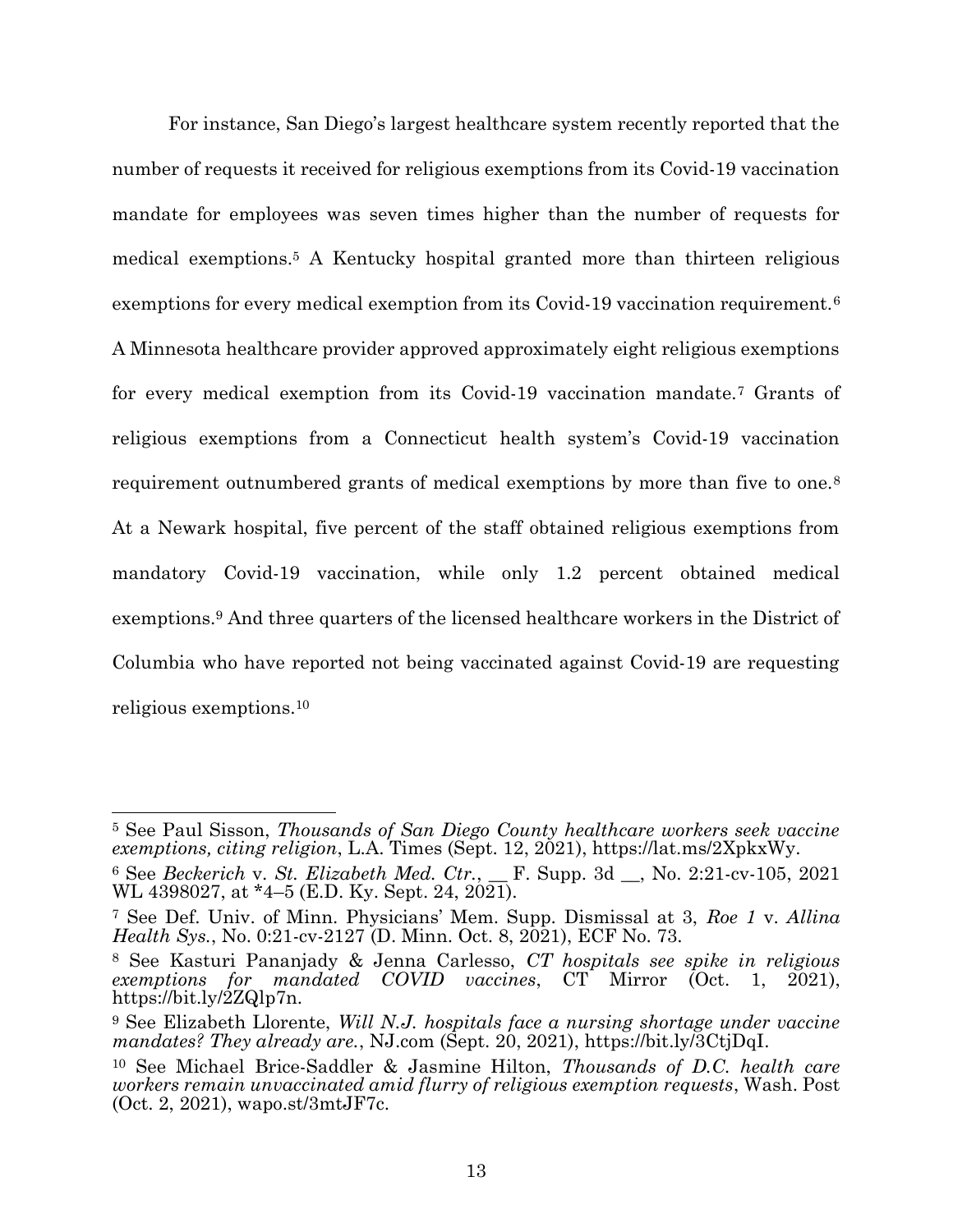Similar data has been reported outside the healthcare context. Approximately 3,000 employees of the Los Angeles police department—one quarter of the department's workforce—recently requested exemptions from a Covid-19 vaccination requirement; and more than 2,600 of these requests were for religious exemptions, while only about 360 were for medical ones.<sup>11</sup> Washington State agencies received 3,891 employee requests for religious exemptions from Covid-19 vaccination, compared to 829 requests for medical ones.12 The number of New York students who claimed religious exemptions from vaccination requirements for schoolchildren during the 2018–19 schoolyear (before the religious exemption from those requirements was repealed) was nearly six times the number who claimed medical exemptions.13 And other states have reported similar or greater disparities in the school context.<sup>14</sup>

Thus, permitting a religious exemption poses a much greater threat to Maine's interest in preventing the spread of Covid-19 among healthcare workers and to vulnerable patients than does allowing a medical exemption. In addition, that threat is magnified by the tendency of religious objectors to cluster in particular

<sup>&</sup>lt;sup>11</sup> See Emily Alpert Reyes & Kevin Rector, *Thousands of LAPD employees plan to seek* exemptions to COVID-19 vaccine mandate, L.A. Times (updated Sept. 14, 2021), https://lat.ms/39cyGJ2.

<sup>12</sup> See Joseph O'Sullivan, Washington state workers are getting exemptions to avoid the COVID-19 vaccine — but will they keep their jobs?, Seattle Times (Sept. 18, 2021), https://bit.ly/3AuHDt9.

<sup>&</sup>lt;sup>13</sup> See Merri Rosenberg, School districts can be fined for unvaccinated students, N.Y. State Sch. Bds. Ass'n (Sept. 23, 2019), https://bit.ly/3lWzgCe.

<sup>14</sup> See Casey M. Zipfel et al., The landscape of childhood vaccine exemptions in the United States, 7 Sci. Data 401 (2020), at 5, https://go.nature.com/2XdYUYO.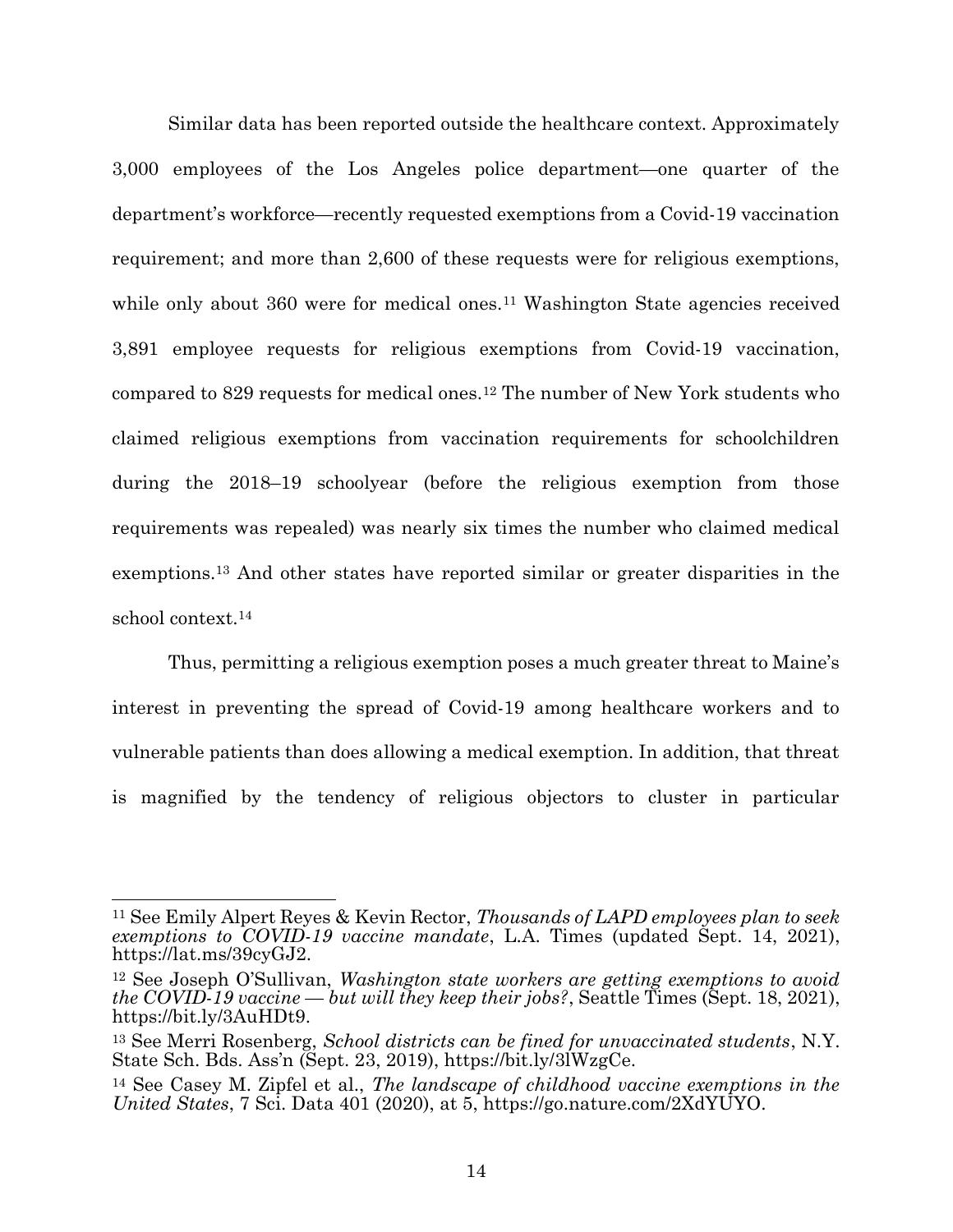communities.15 In such communities, requiring religious exemptions from Maine's vaccination mandate would pose an especially high risk of triggering Covid-19 outbreaks in healthcare settings. Indeed, in recent years, the clustering phenomenon has led to outbreaks of dangerous diseases such as measles, mumps, and pertussis in Maine and around the country—primarily among children, due to in-school transmission.<sup>16</sup>

In sum, medical exemptions—but not religious exemptions—serve Maine's interest in protecting the health of people who cannot safely be vaccinated; Maine has no real choice other than to allow medical exemptions; and religious exemptions pose a much greater threat to the state's efforts to prevent the spread of Covid-19. Hence, the state is not "prohibit[ing] religious conduct while permitting secular conduct that undermines the government's asserted interests in a similar way" (Fulton, 141 S. Ct. at 1877). The medical exemption therefore does not trigger strict scrutiny under the Free Exercise Clause.

### B. Even if the medical exemption triggered strict scrutiny, Maine's vaccination requirement would pass muster.

Even if strict scrutiny were to apply, Maine's vaccination mandate would satisfy the test. "A government policy can survive strict scrutiny only if it advances

<sup>15</sup> See Thomas May & Ross D. Silverman, 'Clustering of exemptions' as a collective action threat to herd immunity, 21 Vaccine 1048, 1050 (2003), https://bit.ly/2TJONcX.

<sup>&</sup>lt;sup>16</sup> See Applicants' Appendix Ex. 5 at  $22-23$  (pertussis outbreaks in Maine); F.F. ex rel. Y.F. v. State, 114 N.Y.S.3d 852, 863–864 (N.Y. Sup. Ct. 2019) (measles outbreaks in New York), aff'd, 143 N.Y.S.3d 734 (N.Y. App. Div.), appeal dismissed for lack of a substantial constitutional question and motion for leave to appeal denied, No. 2021- 443, 2021 WL 4735375 (N.Y. Oct. 12, 2021); Olivia Benecke & Sarah E. DeYoung, Anti-Vaccine Decision-Making and Measles Resurgence in the United States, 6 Glob. Pediatric Health 1, 1, 4 (2019), https://bit.ly/3pilaup (measles outbreaks in Washington State and elsewhere in United States).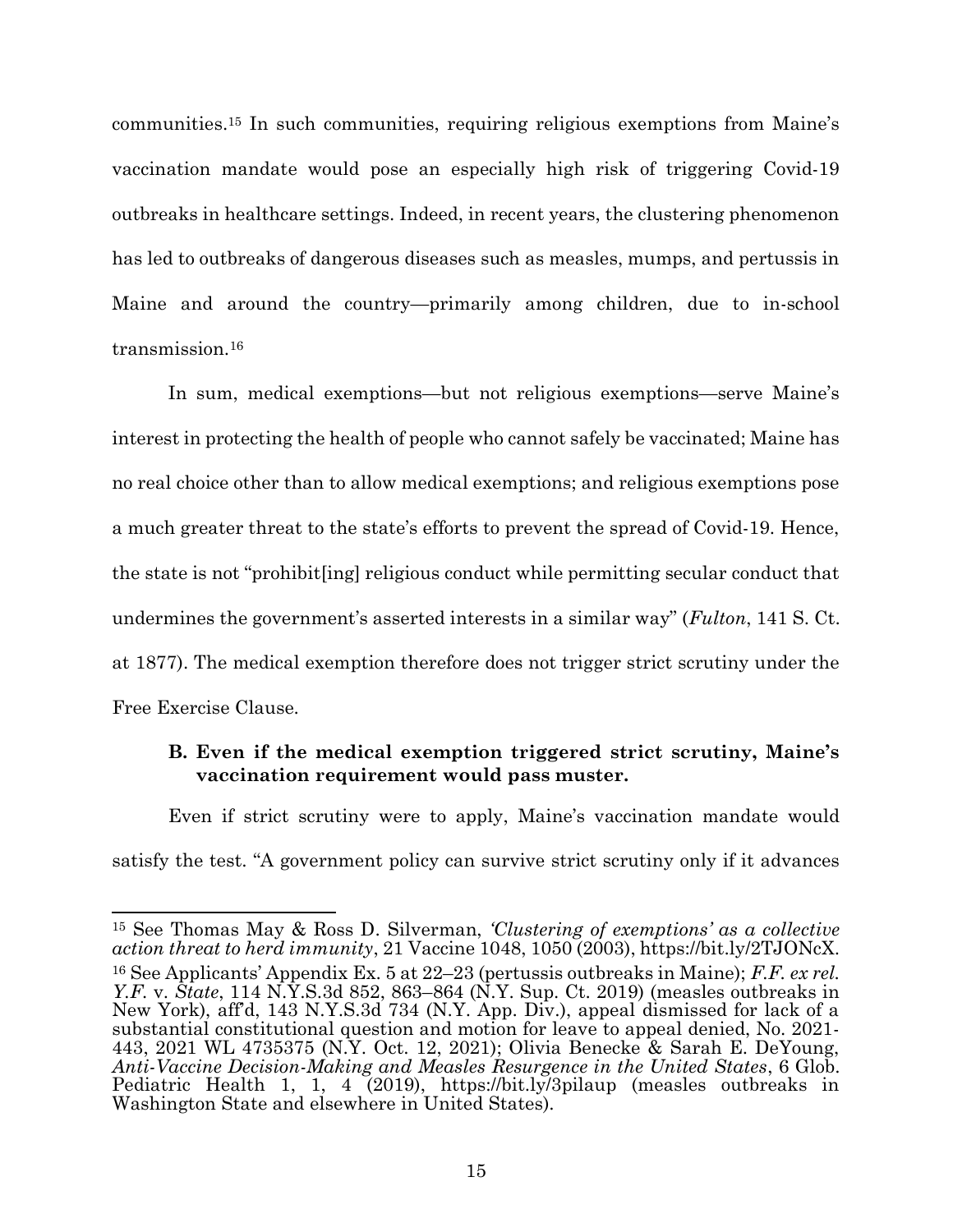'interests of the highest order' and is narrowly tailored to achieve those interests." Fulton, 141 S. Ct. at 1881 (quoting Church of the Lukumi Babalu Aye v. City of Hialeah, 508 U.S. 520, 546 (1993)). Under strict scrutiny, secular exemptions may prevent a law from passing muster if they signify that the government's interest is not truly compelling or demonstrate that the government's means are not adequately tailored. See, e.g., id. at 1881–1882; Tandon, 141 S. Ct. at 1296–1297. But secular exemptions are not always fatal under strict scrutiny. Just as Justice Alito's opinions for the Third Circuit illuminate how to distinguish exemptions that trigger strict scrutiny from those that do not, Justice Gorsuch's Tenth Circuit opinion in Yellowbear, 741 F.3d 48, illuminates how to distinguish nonreligious exemptions that cause a law to fail strict scrutiny from those that do not.

In Yellowbear, Justice Gorsuch considered a prisoner's claim under the Religious Land Use and Institutionalized Persons Act, a statute that mandates strict judicial scrutiny of governmental conduct that substantially burdens incarcerated individuals' religious exercise. See 741 F.3d at 56 (citing 42 U.S.C. § 2000cc-1(a)). Justice Gorsuch recognized that "[a] law's underinclusiveness—its failure to cover significant tracts of conduct implicating the law's animating and putatively compelling interest—can raise with it the inference that the government's claimed interest isn't actually so compelling after all." Id. at 60.

But, Justice Gorsuch cautioned, "it is important to acknowledge that inferences like these are not inevitable or irrebuttable." *Yellowbear*, 741 F.3d at 61. "We know that few statutes pursue a single purpose at any cost, without reference to competing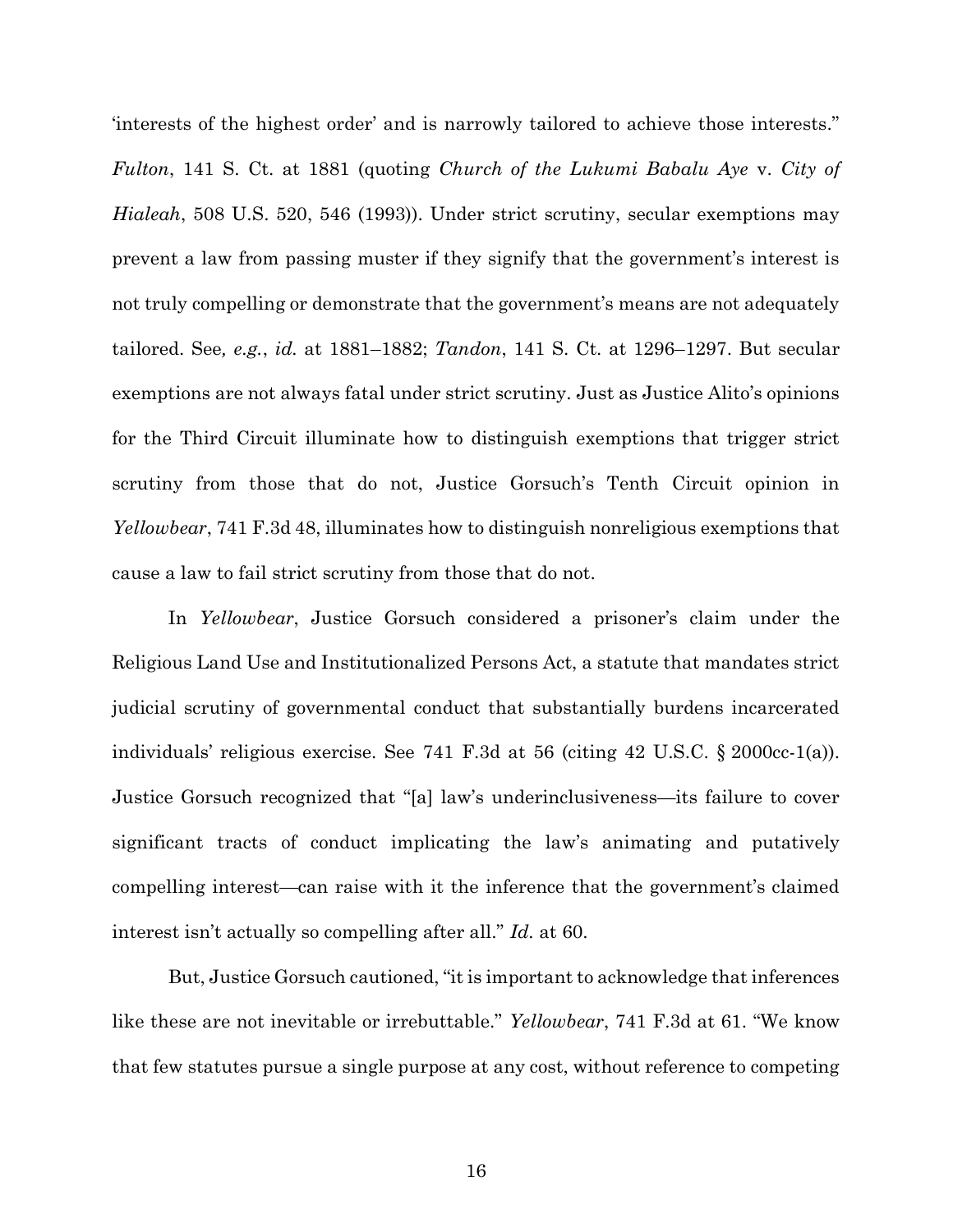interests." Id. "Given this, it would be odd if the mere fact that a law contains some secular exceptions always sufficed to prove the government lacked a compelling interest in avoiding another exception to accommodate a claimant's religious exercise." Id. "If that were the case, the compelling interest test would seem nearly impossible to satisfy." Id.

Instead, Justice Gorsuch noted, "[a] government can rebut an argument from underinclusion by showing that it hasn't acted in a logically inconsistent way—by (say) identifying a qualitative or quantitative difference between the particular religious exemption requested and other secular exceptions already tolerated, and then explaining how such differential treatment furthers some distinct compelling governmental concern." Yellowbear, 741 F.3d at 61. As an example, he cited a case holding that the governmental interest "in preventing eagle deaths isn't undermined simply because the government has restricted intentional eagle killings more than accidental ones," for "surely the government has a compelling interest in not subjecting citizens to laws they can't realistically avoid breaking." Id. (citing United States v. Friday, 525 F.3d 938, 958–959 (10th Cir. 2008)).

Here, there is no question that the governmental interest served by Maine's vaccination mandate—preventing the spread of a deadly disease—is compelling. See, e.g., Roman Cath. Diocese of Brooklyn v. Cuomo, 141 S. Ct. 63, 67 (2020). The medical context renders it especially so, given the vulnerability of patients.

And Maine "hasn't acted in a logically inconsistent way" (*Yellowbear*, 741 F.3d) at 61) in allowing medical exemptions but not religious exemptions. As explained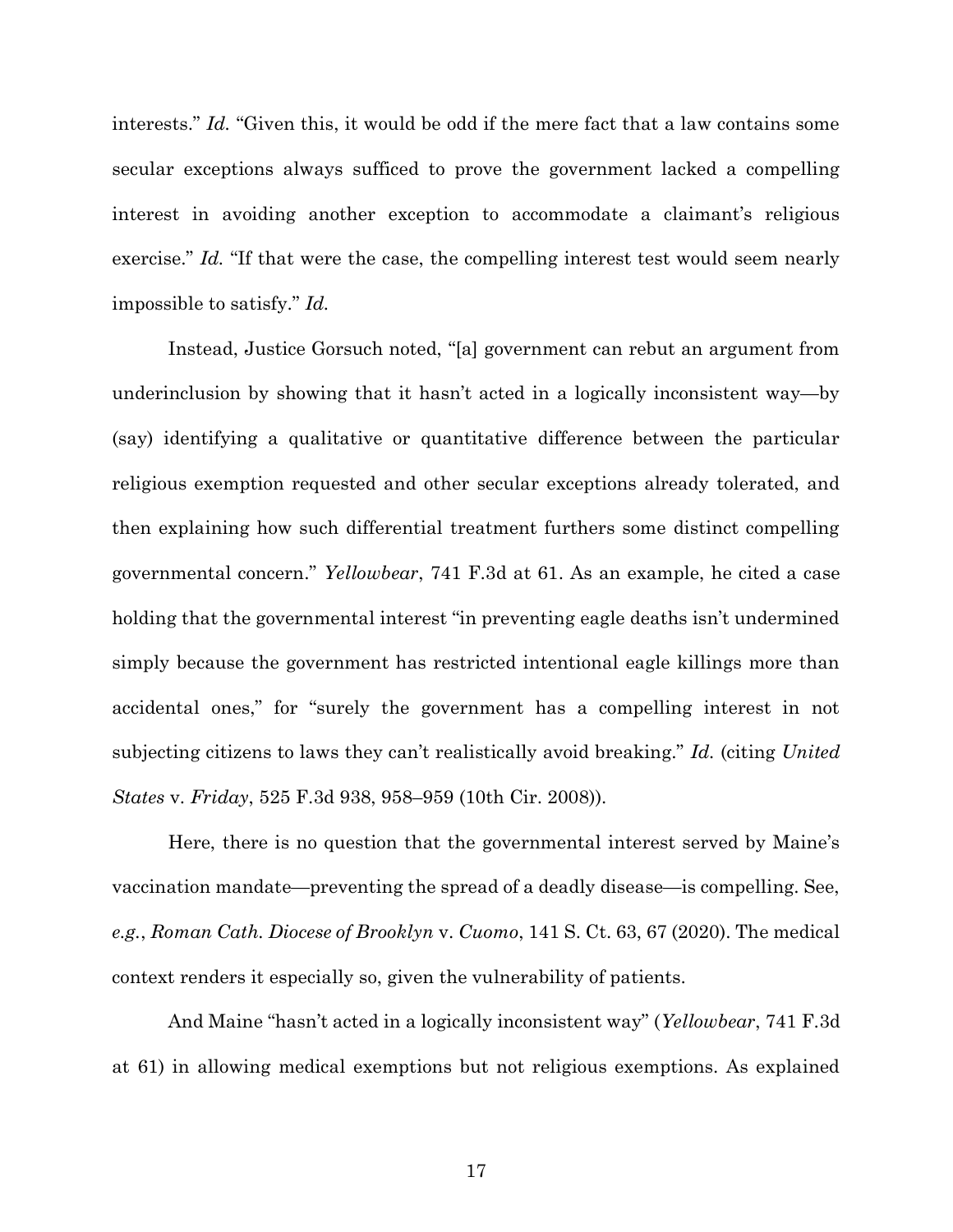above, there is both "a qualitative" and a "quantitative difference between the particular religious exemption requested and [the] secular exception[ ] already tolerated." Id. Qualitatively, a medical exemption, unlike a religious exemption, advances public health by protecting those who cannot safely be vaccinated from the physical harm that vaccination would inflict on them. Quantitatively, because religious exemptions are claimed much more often than medical ones, allowing religious exemptions poses a much greater threat to Maine's efforts to protect staff and patients at medical facilities.

Moreover, Maine's "differential treatment" of medical and religious exemptions "furthers [a] distinct compelling governmental concern" (Yellowbear, 741 F.3d at 61): Permitting a medical exemption while disallowing a religious exemption advances the state's interest in protecting from harm those healthcare workers whose medical conditions preclude them from being safely vaccinated. These particularly vulnerable people include those who have allergic reactions to vaccine components.17 Just as "the government has a compelling interest in not subjecting citizens to laws they can't realistically avoid breaking" (Yellowbear, 741 F.3d at 61), so too does it have a compelling interest in not attempting to vaccinate healthcare workers whose medical conditions preclude immunization—as well as in safeguarding those vulnerable people's health by disallowing nonmedical exemptions that could cause colleagues to infect them.

<sup>&</sup>lt;sup>17</sup> See, *e.g., Vaccines Protect Your Community*, U.S. Dep't of Health & Hum. Servs., https://bit.ly/3nCZavx (last visited Oct. 20, 2021).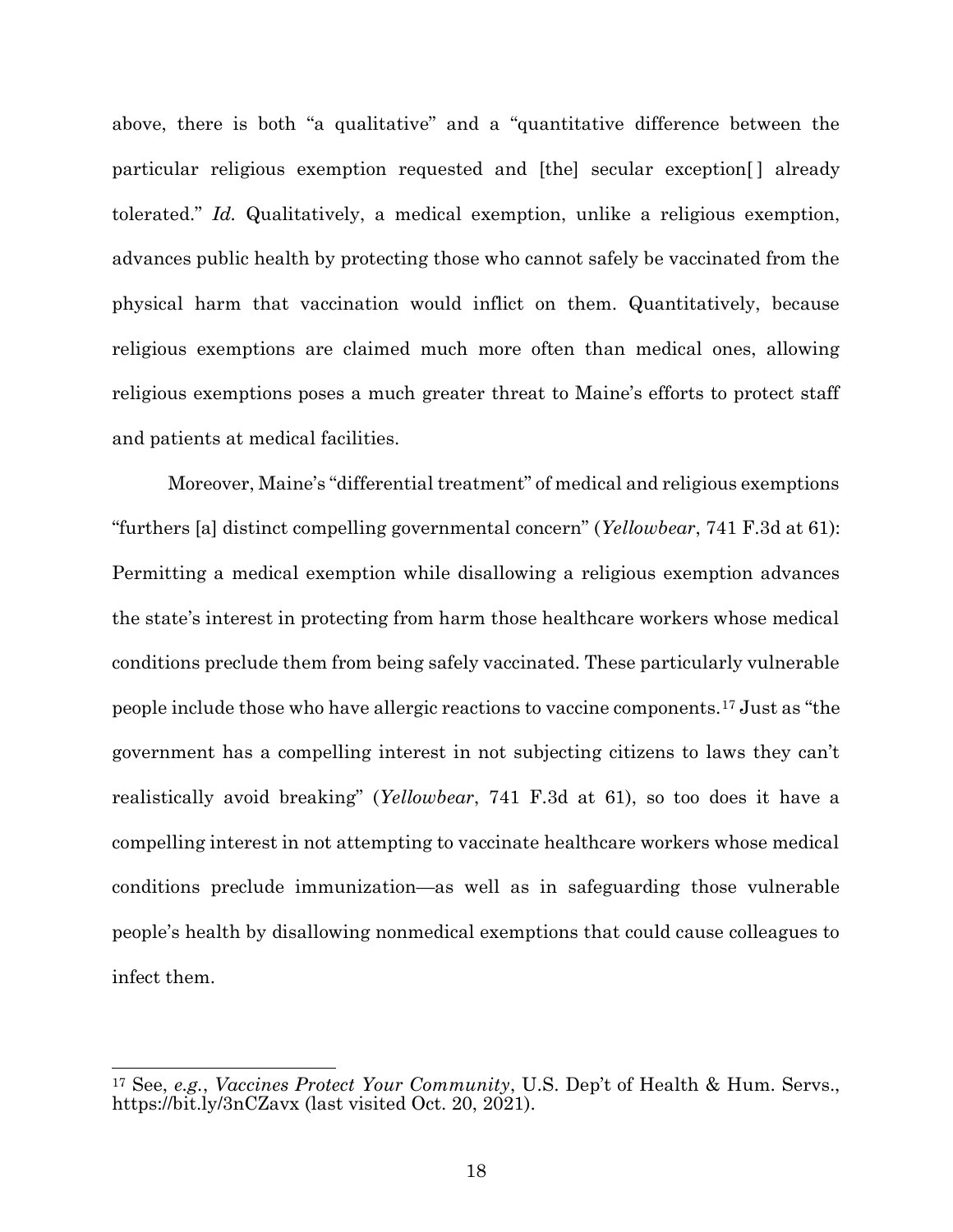#### **CONCLUSION**

The right to freely exercise religion should never be misused to harm others. But that is exactly what a decision requiring the religious exemptions sought by applicants would do, putting their colleagues and the patients they serve at increased risk of death or suffering from the most dangerous pandemic virus the world has confronted in more than a century. And though this case concerns Covid-19 vaccines, a ruling that requires religious exemptions in this context could jeopardize other efforts to fight vaccine-preventable diseases—including diseases like measles that are particularly dangerous to children.18 The application should be denied.

<sup>18</sup> See Matt Wood, Measles is still a very dangerous disease, UChicago Medicine: The Forefront (Feb. 10, 2019), https://bit.ly/2Z3BXbx.